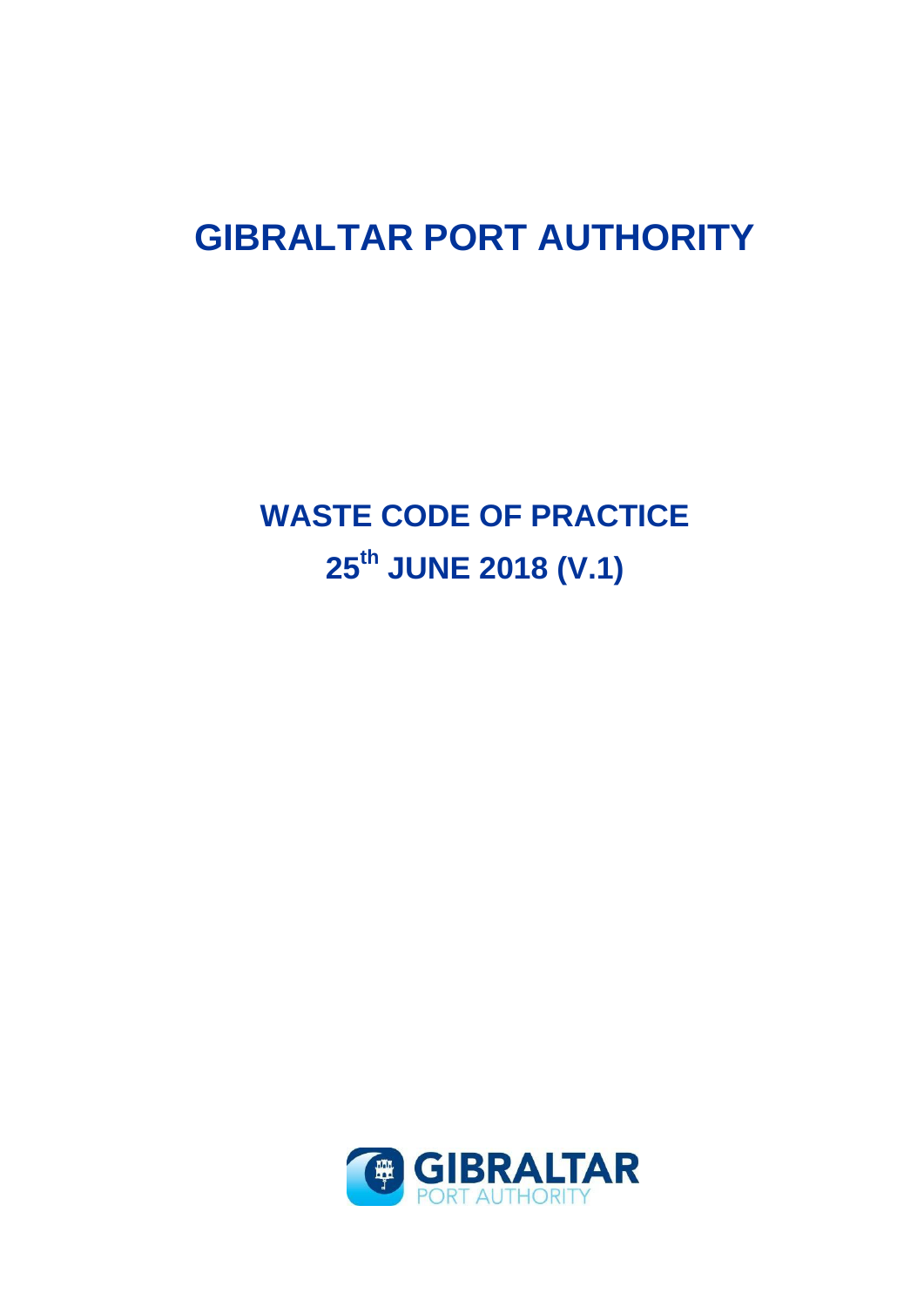

# **Table of Contents**

| 1. |        |  |
|----|--------|--|
| 2. |        |  |
| 3. |        |  |
|    | 3.1.   |  |
|    | 3.2.   |  |
|    | 3.3.   |  |
|    | 3.4.   |  |
|    | 3.5.   |  |
|    | 3.6.   |  |
|    | 3.7.   |  |
|    | 3.8.   |  |
|    | 3.9.   |  |
|    | 3.10.  |  |
| 4. |        |  |
|    | 4.1.   |  |
|    | 4.2.   |  |
|    | 4.3.   |  |
|    | 4.3.1. |  |
|    | 4.3.2. |  |
|    | 4.3.3. |  |
|    | 4.4.   |  |
|    | 4.4.1. |  |
|    |        |  |
|    |        |  |
|    |        |  |
|    |        |  |
|    |        |  |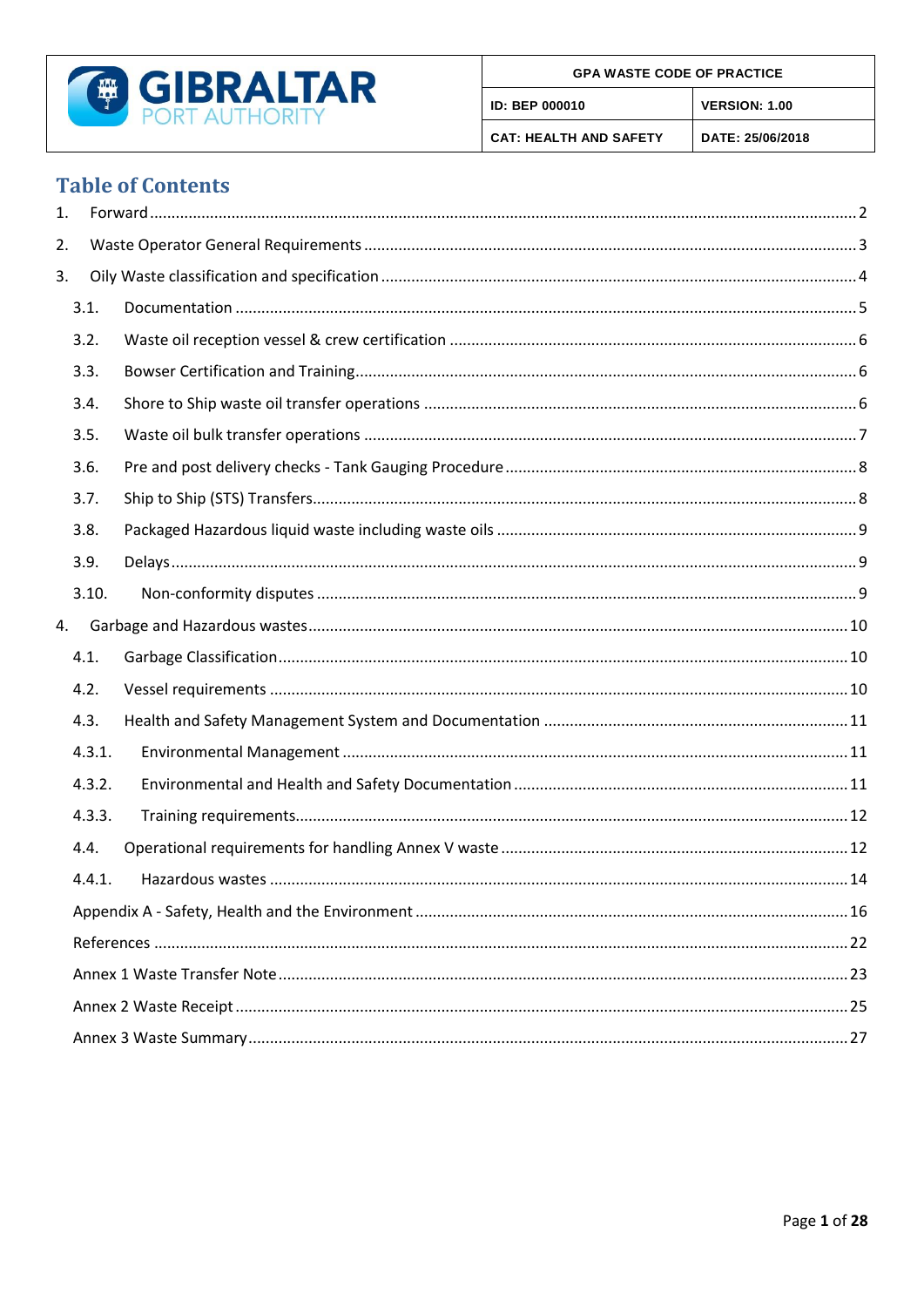

### <span id="page-2-0"></span>**1. Forward**

The Waste Code of Practice for the Gibraltar Port Authority (GPA) is intended for the benefit of the Waste Reception industry and their customers in Gibraltar. This Code aims to provide useful guidelines for those involved in the waste reception process, and in introducing this document, the GPA is not accepting any legal obligations or responsibility whatsoever in relation to the waste reception process, or in relation to any matters arising from compliance or non-compliance with the Code of Practice. This Code consists of recommendations by the GPA in the interests of maintaining good waste reception practice in Gibraltar.

The granting or renewal of waste licences by the GPA is conditional on strict compliance with this Code of Practice. In the event that the GPA considers that any waste operator is not complying with this Code of Practice, it will suspend or revoke that operator's licence immediately for a period to be determined by the GPA. Should any operator wish to appeal against a decision of the GPA it should be done in writing to the Minister responsible for the Port.

By carrying out the waste reception process systematically and carefully in accordance with the requirements contained in this Code, the possibility of causing pollution are minimised, waste disputes avoided and reuse and recycling increased.

Waste operators, Chief Officers, ship representatives and any other parties that have interest in the waste transaction shall not engage in any unethical, fraudulent or other illegal practices. In the event of any inducement to participate in such activities, it should immediately be reported to the GPA.

Waste operators, Chief Officers and vessel representatives shall comply with all safe working practices and at all times during the delivery by acting responsibly and professionally. It is important to note that this Code does not alter any obligations of the waste reception operator, who must at all times observe all relevant international safety and environmental standards and applicable laws and regulations.

The requirements set out in this Code are subject to periodic review to reflect technological changes and new technical developments. Changes to the Code of Practice will be made through the issue of amendments or revised editions.

Neither the GPA nor the Government of Gibraltar, their officers, servants or agents shall be responsible for any losses which might be caused by or attributable to the Waste trade. In the event that there is any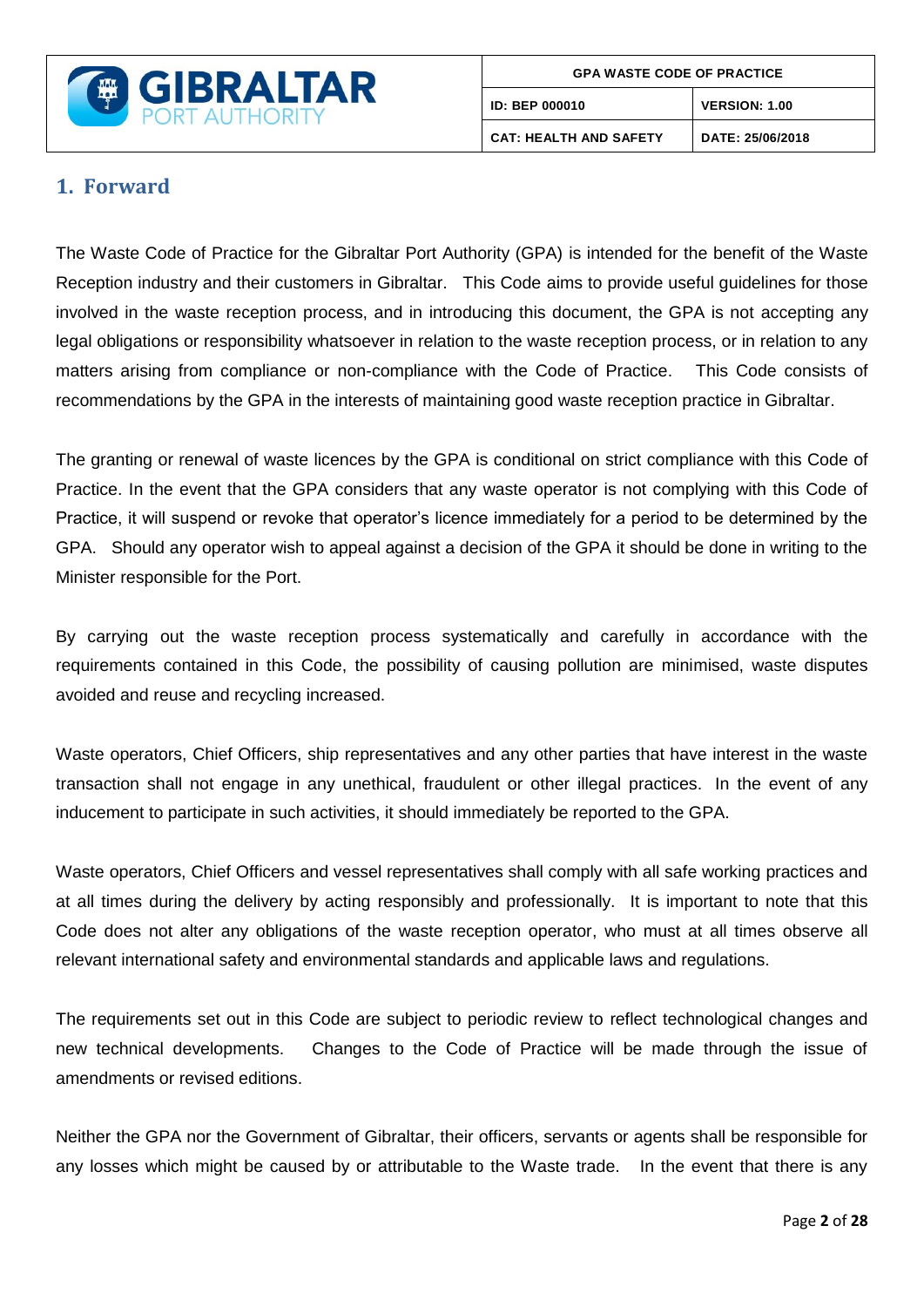

provision contained within this Code of Practice which any person considers should be varied or not applied in any given situation, written notification should be given to the GPA as soon as practicable in advance.

## <span id="page-3-0"></span>**2. Waste Operator General Requirements**

Port operators handling waste must be registered and licenced by the Environment Agency and be in possession of a valid GPA waste operator license.

All waste contractors are responsible for the collection, transport and disposal of ship's waste in accordance with their relevant waste license as issued by the Gibraltar Environment agency and this code of practice. Waste contractors must also comply with the relevant requirements of the Port Waste Management Plan for Ship Generated Waste.

Waste contractors must maintain the physical segregation of waste as per the ships pre-arrival declaration of waste, the GPA requires you to complete a waste transfer note for every movement of waste when it is received and transferred to another licenced/registered carrier or licenced reception facility.

A waste transfer note can be downloaded from<http://www.gibraltarport.com/WasteManagement> these must be kept for a period of a three years available for inspection when required annex 1.

All waste contractors handling ship-generated waste must provide vessels with waste receipts incompliance with (MEPC 1./Circ.645/Rev 1), annex 2. These can be downloaded from [http://www.gibraltarport.com/WasteManagement.](http://www.gibraltarport.com/WasteManagement)

Waste contractors must complete on a monthly basis a waste carriers summary template, annex 3 which can be downloaded from the GPA website<http://www.gibraltarport.com/WasteManagement> and emailed to [ehsa@port.gov.gi.](mailto:ehsa@port.gov.gi)

Waste contractors must ensure waste received is pursuant to the pre-arrival declaration of waste before taking custody of the waste. Waste contractors are under no obligation to receive wastes that have not previously been declared. Any deviation from the pre-arrival declaration of waste must be reported to the GPA for investigation, reports must be submitted to [s.g.waste@port.gov.gi.](mailto:s.g.waste@port.gov.gi)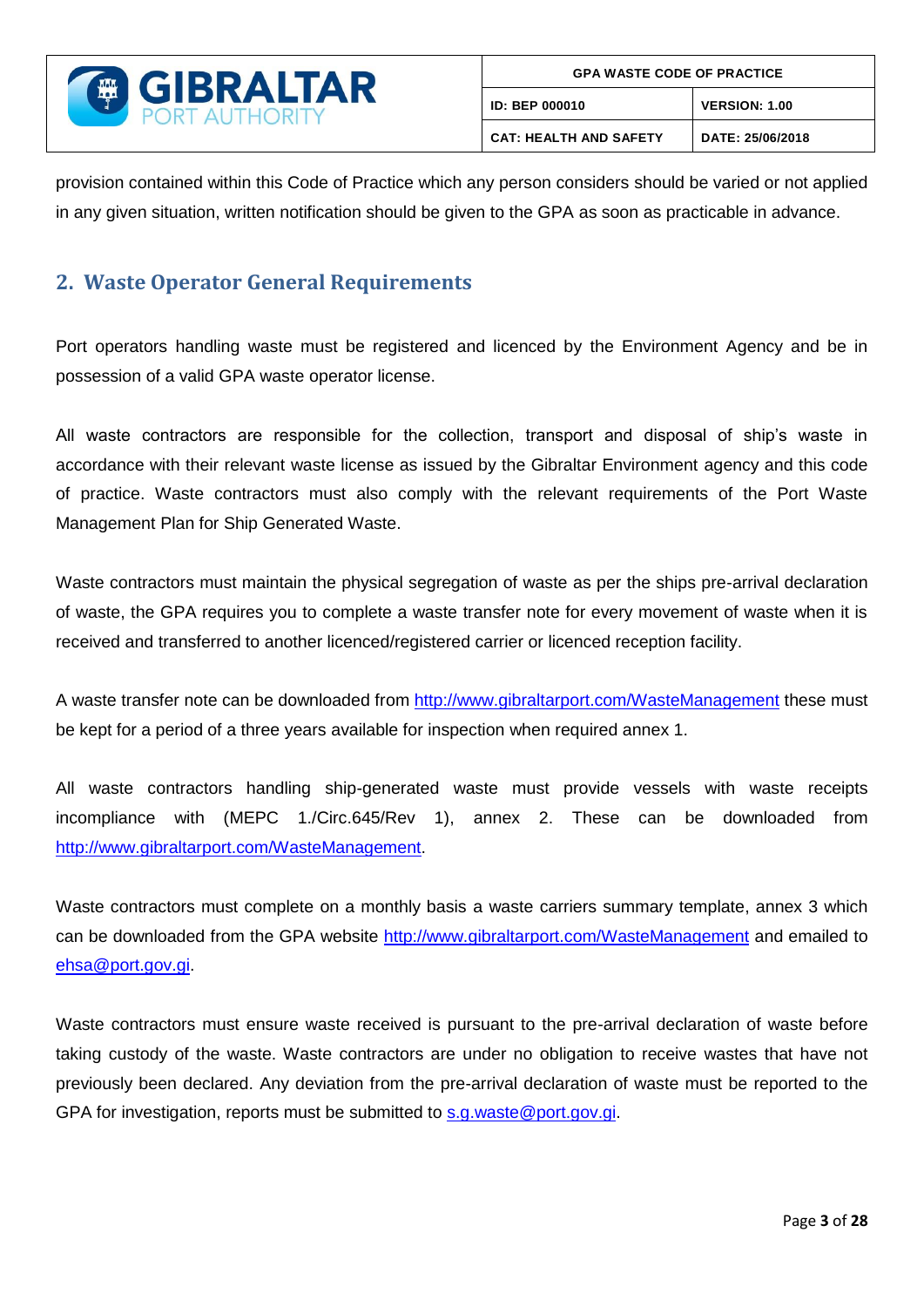

All service craft/barge operators carrying out the collection and transportation of waste must ensure that they only collect waste streams for which they have been licenced for and that all waste collected is in accordance with that that has been declared on the ships pre-arrival declaration of waste.

All licensed waste operators must comply with their duty of care and to take all reasonable steps to ensure that when waste is transferred to another waste holder that the waste is managed correctly throughout its complete journey to disposal or recovery.

### <span id="page-4-0"></span>**3. Oily Waste classification and specification**

This section provides guidance on the reception of waste oil from ships in Gibraltar. The code provides guidance regarding documentation, equipment and verification procedures during a waste oil delivery operation. It includes ship side pre-delivery, actual ship to ship delivery, post-delivery checks and documentation, ship to shore and shore to ship discharge.

#### **Waste Oil Classification**

Holders GPA Port Waste (Oil) Operators are licenced to operate within the Gibraltar Port and British Gibraltar Territorial waters.

Oily waste from ships must be classified by the producer as per Marpol Annex 1.

Ship-generated oily wastes include:

- Oily bilge water;
- Oily residues (sludge);
- Oily tank washings (slops);
- Dirty Ballast Water;
- Oily mixtures containing chemicals;
- Scale and sludge from tank cleaning;
- Oily cargo residues.

All other oily waste originating from other port related activity must be classified according to the European Waste Catalogue and Hazardous Waste List.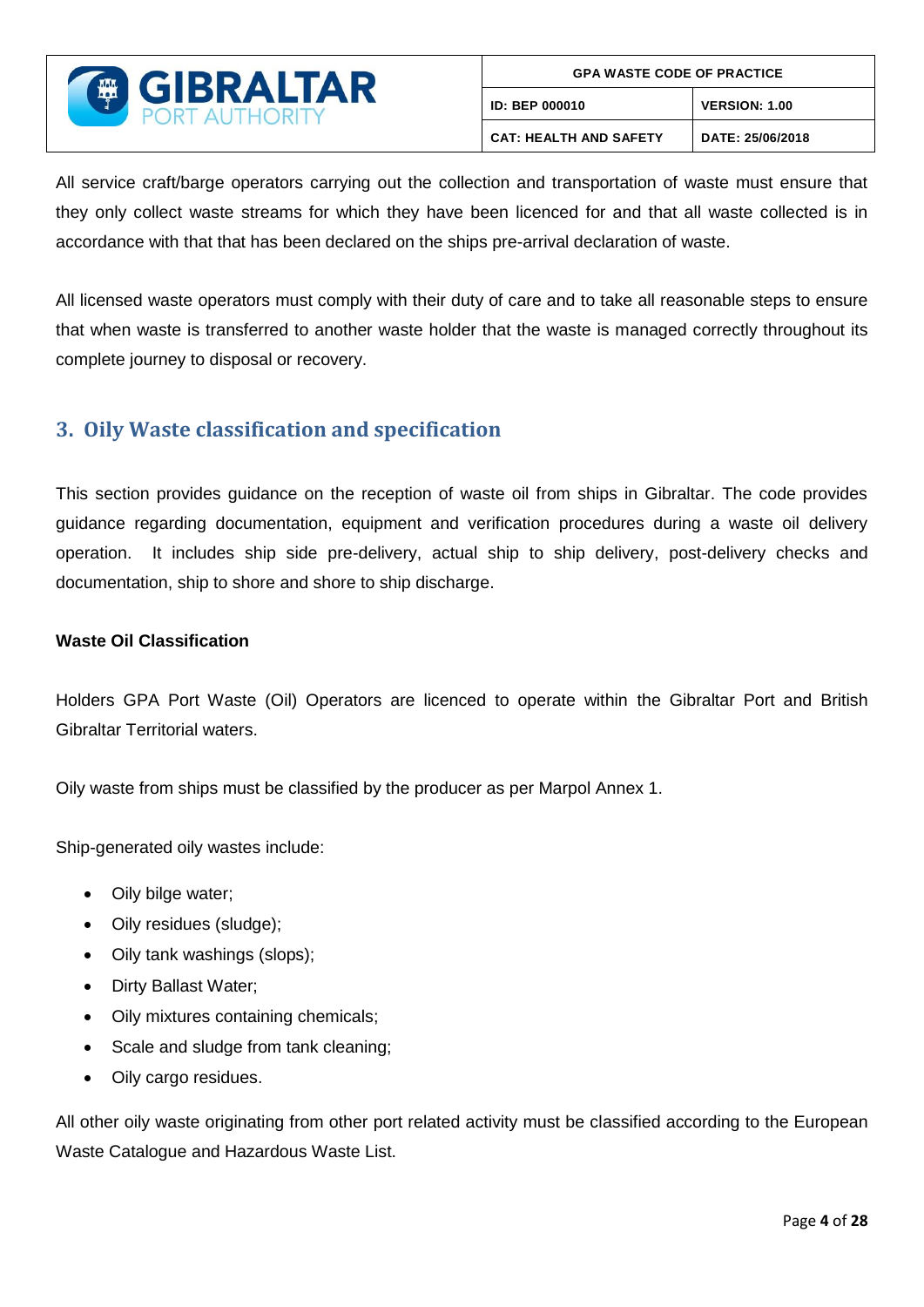

#### **Waste Oil Specification**

Waste oil receiver shall have Pre – acceptance procedures in place in order to obtain information relating to the quantity and type of waste to be received.

Waste Oil shall be classed into one of two categories: High Flashpoint products (with a flashpoint of above 600C) and Low Flashpoint products (with a flashpoint of below 600C).

### <span id="page-5-0"></span>**3.1.Documentation**

A waste oil operation shall include the following documentation, which shall be provided to the discharging ship's representative without being asked to do so:

#### **Operational Safety Checklist**

- Ship to shore/ shore to ship in accordance with relevant recommendations outlined in ISGOTT section 26.3 and 26.4.
- Ship to Ship transfer in accordance with relevant recommendations outlined in ISGOTT Section 25 Bunkering safety, checklist 25.4.3 tables 1-4.

#### **Statement of facts/ delivery receipt**

 Inclusive of all relevant facts surrounding the delivery such as time, dates, cargo type and amount, signatures and vessel/ship's stamps.

All documents listed in section are to be completed and signed by the ship's representative and the Chief Officer/bowser operator.

Waste oil operations shall also include the following documentation, which shall be maintained aboard the waste oil reception vessel and made available for inspection by the GPA if requested. Additionally, copies of all documentation must be provided to Gibraltar Port Authority within two weeks of any changes:

#### Safety Management System (SMS)

- For vessels > 500 GRT ISM code.
- For smaller vessels operational procedures similar to ISM Code or ISO 9001 standards.

Waste Oil operators are free to have their own formats for these documents.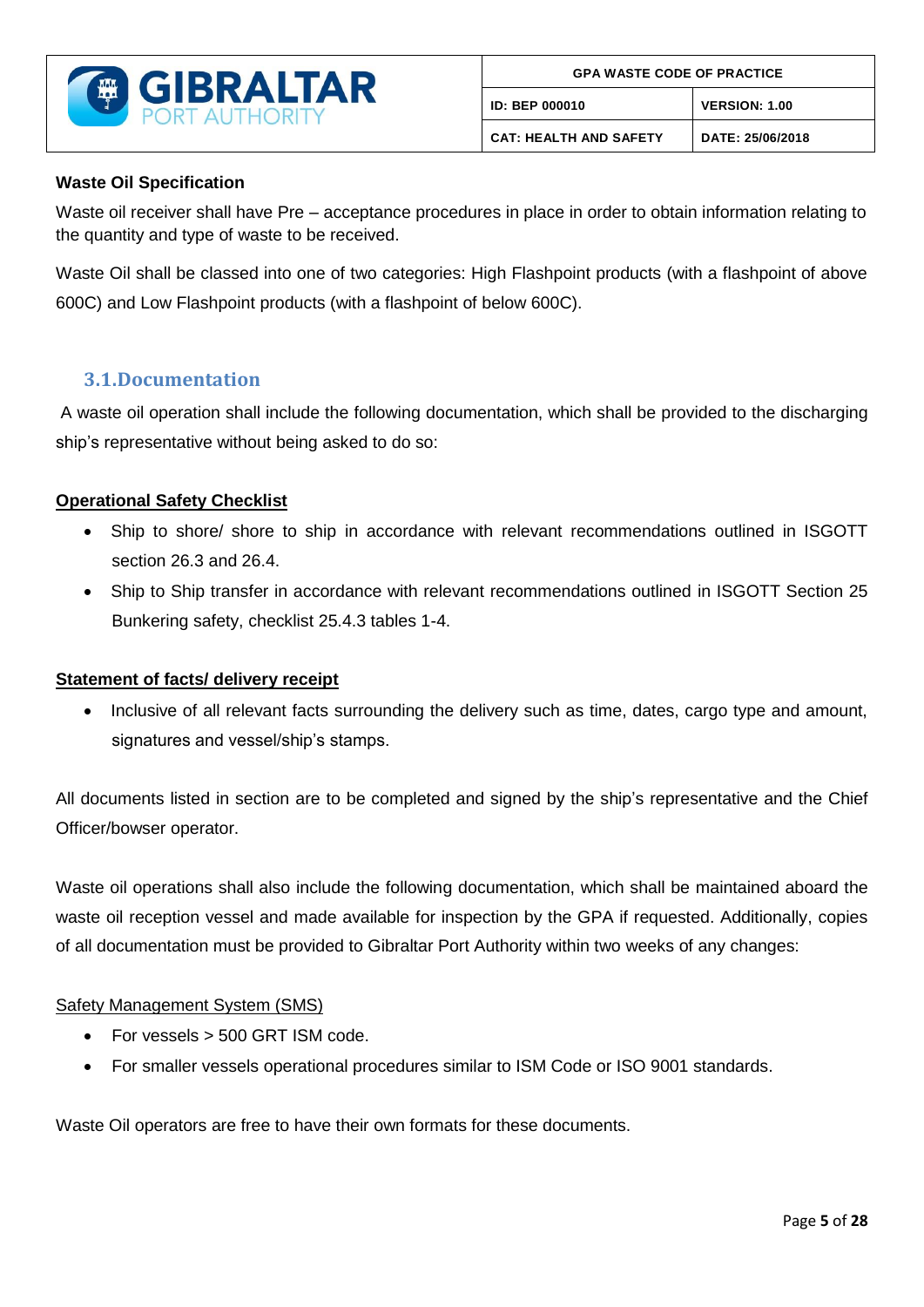

### <span id="page-6-0"></span>**3.2.Waste oil reception vessel & crew certification**

- 1. Waste oil reception vessels are to be licensed by GPA and by the Environmental Agency.
- 2. Waste oil reception vessels are to be operated and manned in accordance with Flag State and international requirements.
- 3. Crew members should be qualified to the requirements of the Gibraltar Merchant Shipping (Safety etc.) Act 1993 and of the Gibraltar Merchant Shipping (Manning, Training and Certification of Seafarers) Regulations 2006, as amended, or equivalent acceptable to the Maritime Administration.
- 4. Minimum requirements In addition to the four STCW basic courses, all crew should have completed a basic tanker familiarization course (STCW or acceptable equivalent).
- 5. All crew to have a valid ENG 1 medical certificate.
- 6. Operators of any waste oil reception vessels must ensure its reception vessel carry's on-board oil spill prevention equipment in sufficient quantity to manage any tier 1 spill as specified in appendix A section 6.1.

### <span id="page-6-1"></span>**3.3.Bowser Certification and Training**

Bowser trucks used for the removal of waste oil must be deemed road worthy and safe to operate by the department of transport.

All bowser trucks operating within the port estate and/or carrying out services for ships must be detailed in the company's health and safety documentation and the road worthiness certificate submitted on an annual basis.

Bowser trucks maintenance records must be available for inspection by GPA officers as and when required.

Training records of bowser truck operators should be detailed in health and safety management plan.

### <span id="page-6-2"></span>**3.4.Shore to Ship waste oil transfer operations**

Minimum shore side requirements for operations involving the transfer of waste oil from bowsers or Intermediate bulk containers (IBCs) to waste reception vessel:

- 1. Shore to ship and ship to shore operations must be risk assessed and approved by the GPA;
- 2. Use of Shore to Ship Safety Checklist;
- 3. Adequate safety zone as per risk assessment by cordoning of the area & adequate safety signage;
- 4. Oil spill response equipment available Bunding of area with absorbent boom;
- 5. Adequate Fire extinguisher available;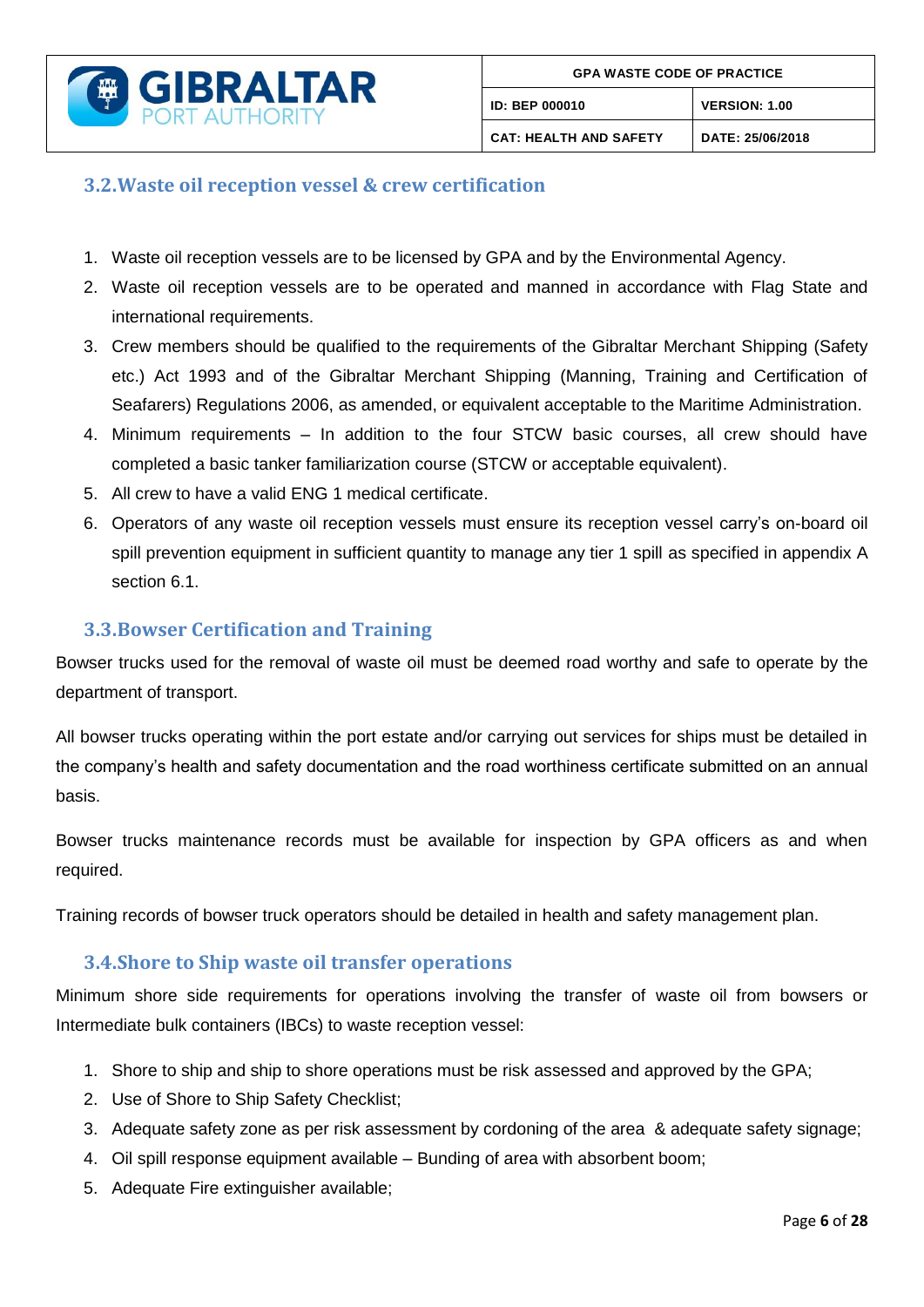

- 6. Certified Hoses & adequate Hose protection;
- 7. Continuous supervision & adequate communication;
- 8. Appropriate PPE;
- 9. Meet all safety and operational requirements of the reception vessel.
- 10. All equipment to be adequate for the type of waste oil specification to be transferred (Low/high flash).

### <span id="page-7-0"></span>**3.5.Waste oil bulk transfer operations**

The delivery and transfer from the discharging vessel to the Waste Oil reception barge/tanker must be in accordance with the safety procedures in **appendix A** and relevant safety procedures from the International Safety Guide for Oil Tankers and Terminals (ISGOTT).

If more than one type of waste liquid is to be discharged, the discharging ship representative shall indicate on the documentation the order they are to be discharged.

The operator shall confirm with the discharging ship representative the final requirements of the ship including the quantity, type and pumping rate/pressure required.

The completed documentation shall be signed by the receiver and discharging ship's representative with their names, date and time of signing clearly printed. This form shall be clearly endorsed with the ship's stamp and the waste oil reception vessel's/ bowser's stamp. Any cancellation or amendment on this form shall be signed by the Chief Officer/bowser operator and the discharging ship's representative.

It shall be the discharging ship representative's responsibility to prepare the vessel for discharging waste oil, including removing the blank flange(s) from the waste oil line manifold(s) and connection of hoses.

Once the pre-delivery requirements have been completed and waste oil hoses have been properly connected, waste oil delivery shall commence after confirmation by the Chief Officer or bowser operator.

A ship's representative who signed the documentation shall oversee the entire waste oil transfer operation or delegate an officer to do so.

The ship's representative shall ensure that the agreed pumping rate/pressure is adhered to by the vessel within safe operating practices. The agreed pumping pressure/rate should not be exceeded unless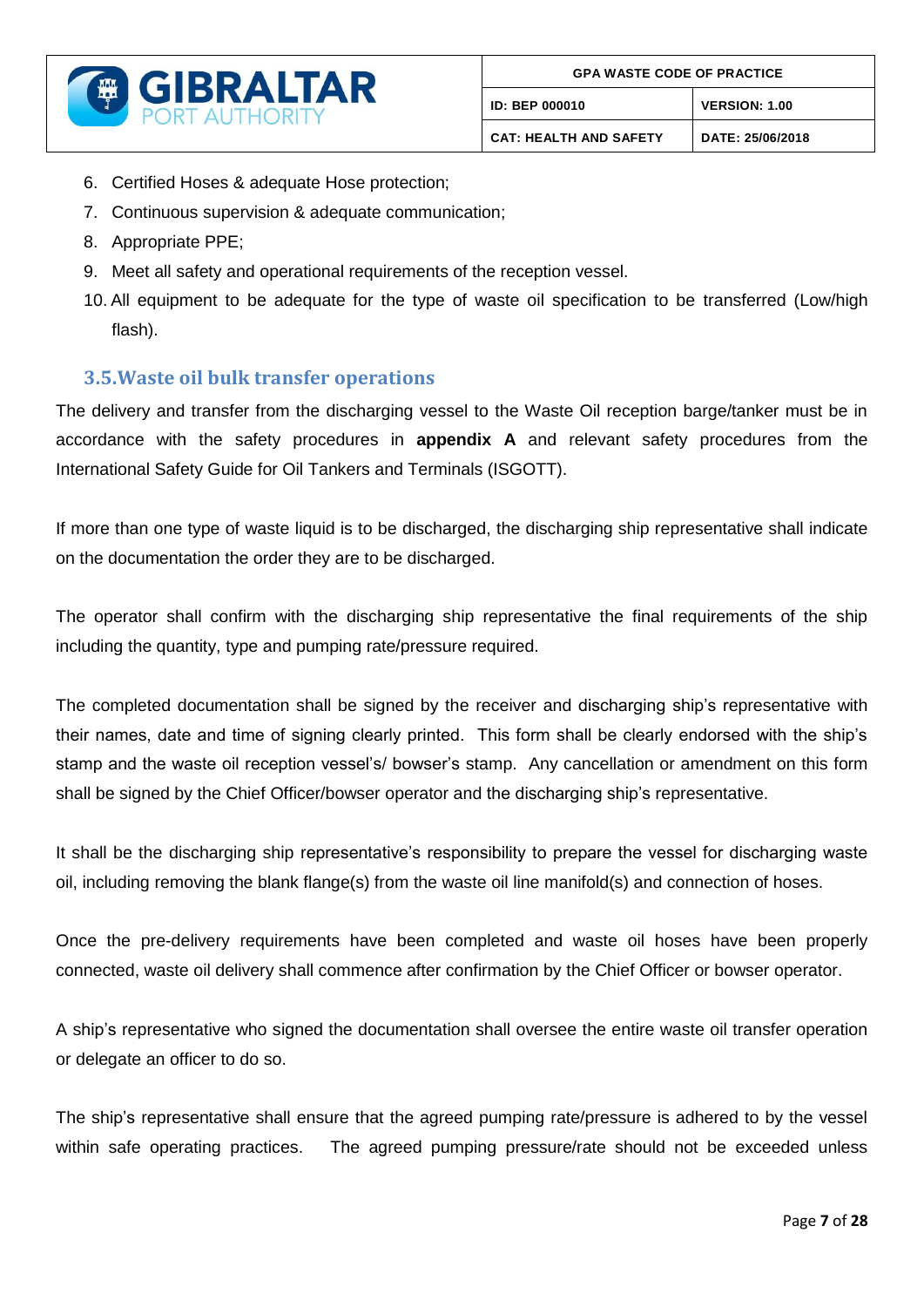

requested by the receiving vessel Chief Officer and amended and signed by both parties on the Delivery Receipt and/or Checklist.

When an order to stop pumping is given by the waste oil reception vessel, the discharging vessel shall stop the pumping immediately. All stoppages and reasons for doing so shall be recorded in the waste oil reception vessel's log.

After delivery is completed, the contents in the hose(s) shall be drained or blown with air onto the waste oil reception vessel to ensure no waste oil spills.

During the entire waste transfer process, no other vessel shall be allowed to come alongside the waste oil reception vessel.

### <span id="page-8-0"></span>**3.6. Pre and post delivery checks - Tank Gauging Procedure**

Every sounding pipe of the waste oil reception vessel cargo tank shall be clearly marked with the reference height in accordance with the vessel tank calibration tables. It shall be permanently displayed in a prominent position on the sounding pipe.

Every waste oil reception vessel shall carry on board at least two certified and calibrated UTI sounding tapes.

The waste oil reception vessel shall carry its latest certified tank calibration tables if tank soundings are utilized. The Chief Officer shall allow the Ship Representative to take a photocopy (on the ship) of the relevant pages if so requested.

Before and after every operation trim and list of waste oil reception vessel are to be recorded and the correction shall be applied accordingly, as specified in the Trim/List correction tables, and recorded appropriately and duly signed.

When tank soundings are used, the delivered quantity shall be based on the waste oil reception vessel's tank measurements and calculations as witnessed by both the Ship's Representative and the Chief Officer.

### <span id="page-8-1"></span>**3.7.Ship to Ship (STS) Transfers**

Ship to ship transfer of waste cargos must comply with the GPA's STS code of practice.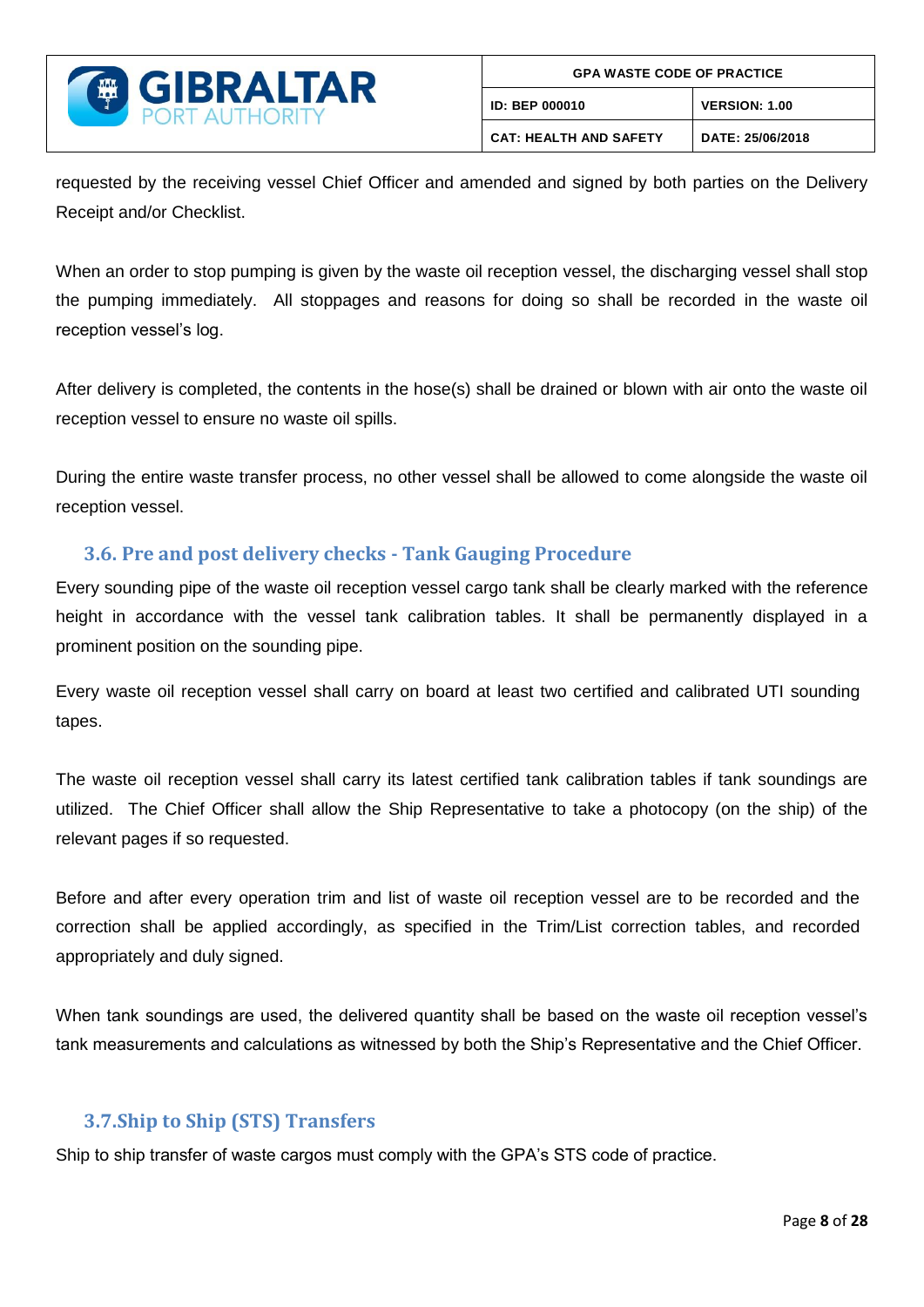

### <span id="page-9-0"></span>**3.8.Packaged Hazardous liquid waste including waste oils**

The reception of package hazardous liquid waste and waste oils must be collected in approved receptacle suitable for the type of waste received.

For the purpose of this Code, containers which are designed and constructed in accordance with any of the following specifications would be deemed to satisfy the UN Specifications and may be used for chemical waste packaging:

International Maritime Dangerous Goods Code (IMDG Code) \* For carriage at sea.

European Code of Transport of Dangerous Goods by Road (ADR) For road transport.

Operators transporting hazardous liquid waste must demonstrate compliance with the Transport (Carriage of Dangerous Goods by Road) Regulations 2010 if applicable.

The carriage of packaged and polluting liquid waste by service craft must always be transported within secondary containment with a capacity of 110% of the volume of the total waste being carried.

### <span id="page-9-1"></span>**3.9.Delays**

No party shall cause any undue delay to either the waste oil reception vessel or the ship.

### <span id="page-9-2"></span>**3.10. Non-conformity disputes**

In the event of any non conformance dispute in respect of the quantity, classification or specification of waste oil received, the receiving vessel shall notify the GPA for investigation reports must be made to [s.g.waste@port.gov.gi](mailto:s.g.waste@port.gov.gi) .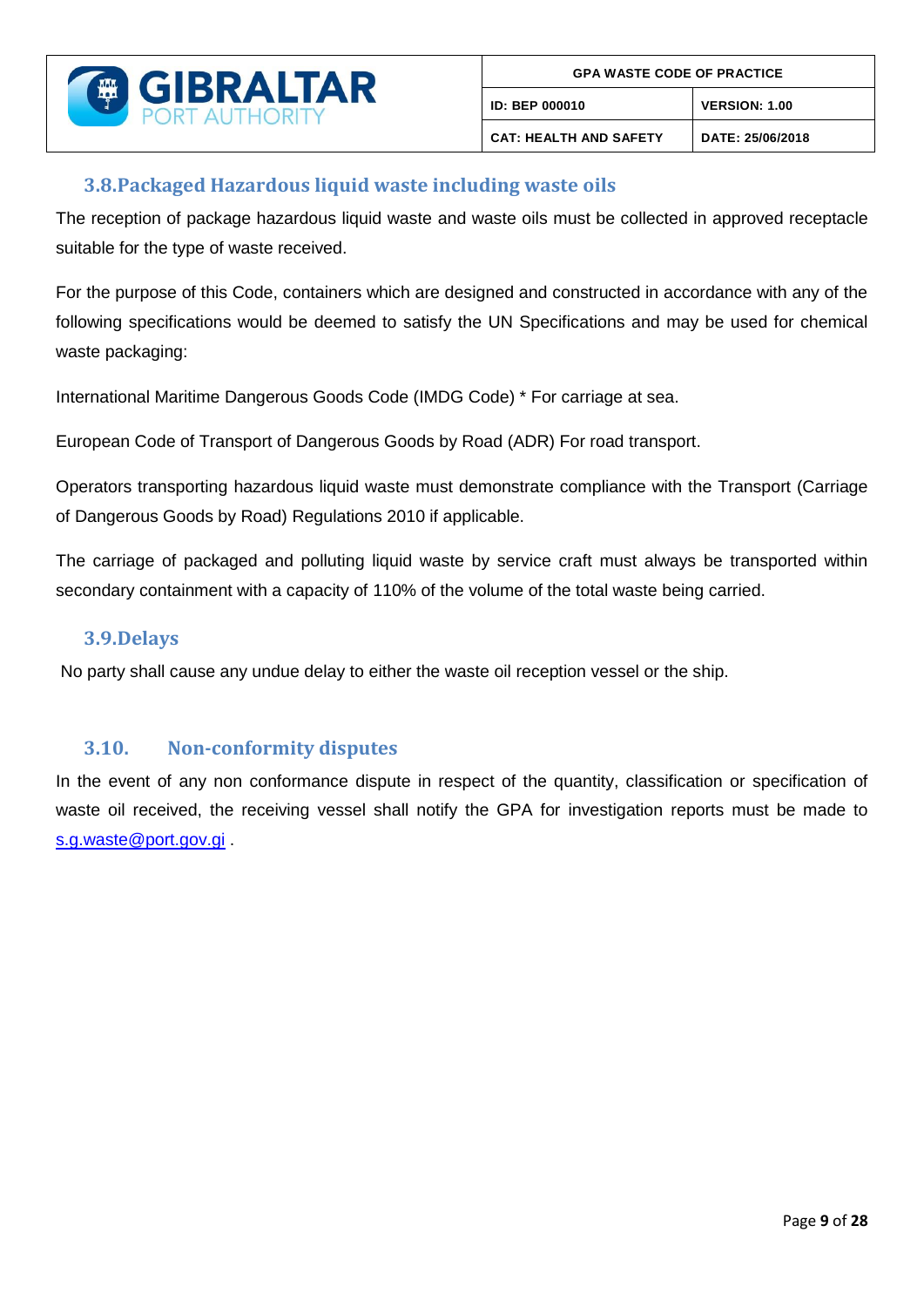

### <span id="page-10-0"></span>**4. Garbage and Hazardous wastes**

### <span id="page-10-1"></span>**4.1.Garbage Classification**

Holders GPA Port Waste (Garbage) Operators are licenced to operate within the Gibraltar Port and British Gibraltar Territorial waters.

Garbage waste from ships must be classified by the producer as per Marpol Annex V.

Ship-generated Garbage wastes include:

- Plastic
- Domestic Waste (glass; aluminium cans; paper, cardboard, corrugated board; wood; metal.)
- Food Waste
- Cooking Oil
- Incinerator Ashes
- Operational wastes
- Cargo residues
- Animal Carcasses
- Fishing gear

Port waste (Garbage) Operators must ensure that they also observe the classification of waste as per the European Waste Catalogue and Hazardous Waste List in order to ensure that hazardous waste are correctly handled and disposed.

All other garbage waste originating from other port related activity must be classified according to the European Waste Catalogue and Hazardous Waste List.

### <span id="page-10-2"></span>**4.2.Vessel requirements**

The harbour craft shall have a valid Ships Safety Certificate and harbour craft licence it must ensure compliance with the conditions therein at all times.

All waste transported on board the harbour craft shall comply with the loading requirements contained in the vessel's stability book and to observe the loading parameters contained therein and that the conditions of the Gibraltar Maritime Administration are fully complied with at all times.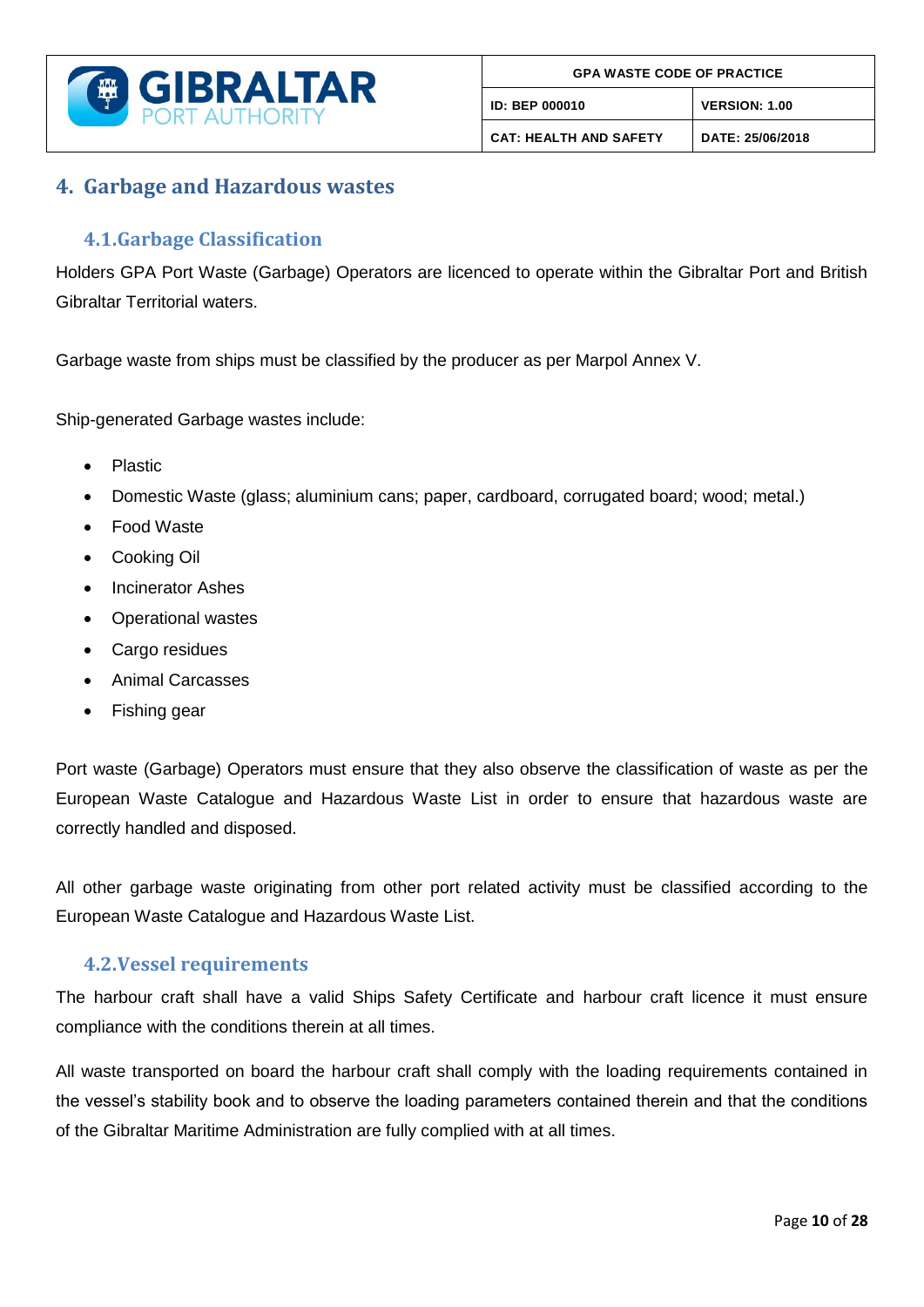

### <span id="page-11-0"></span>**4.3.Health and Safety Management System and Documentation**

The garbage waste operator must have a documented health and safety management plan approved by the GPA.

The plan must include the following elements:

- 1. The process of receiving waste at alongside must be recorded in standard operating procedures (SOP's), risk assessed and available for inspection for GPA officers as and when required.
- 2. The process of receiving waste on board their vessel/barge at anchorage must be recorded in the form of standard operating procedures and risk assessed.
- 3. All crew, staff and subcontractors involved in the waste collection process must be inducted with all SOP's and risk assessments related to the activity.
- 4. The handling of different types of waste must be risk assessed and the results of which recorded and kept aboard vessel.
- 5. An Emergency preparedness and response plan shall be devised and presented to the GPA for the different types of waste to be handled.

In addition to the above all Waste (Garbage) operators must comply with the relevant safety requirements list in appendix A.

### **4.3.1. Environmental Management**

<span id="page-11-1"></span>The garbage waste operator must have a documented an environmental management plan approved by the GPA.

- 1. Environmental Risk assessment;
	- a. Hazard identification of processes to be undertaken;
	- b. Process control measures;
	- c. Process diagrams (if applicable).
- 2. Roles and responsibilities;
- 3. Emergency preparedness and response procedures.

### **4.3.2. Environmental and Health and Safety Documentation**

<span id="page-11-2"></span>Copies of all Licences must be kept on board vessels for inspection by GPA officers.

Copies of all relevant risk assessments, standard operating procedures and emergency procedures must be kept on board vessels for inspection by GPA officers.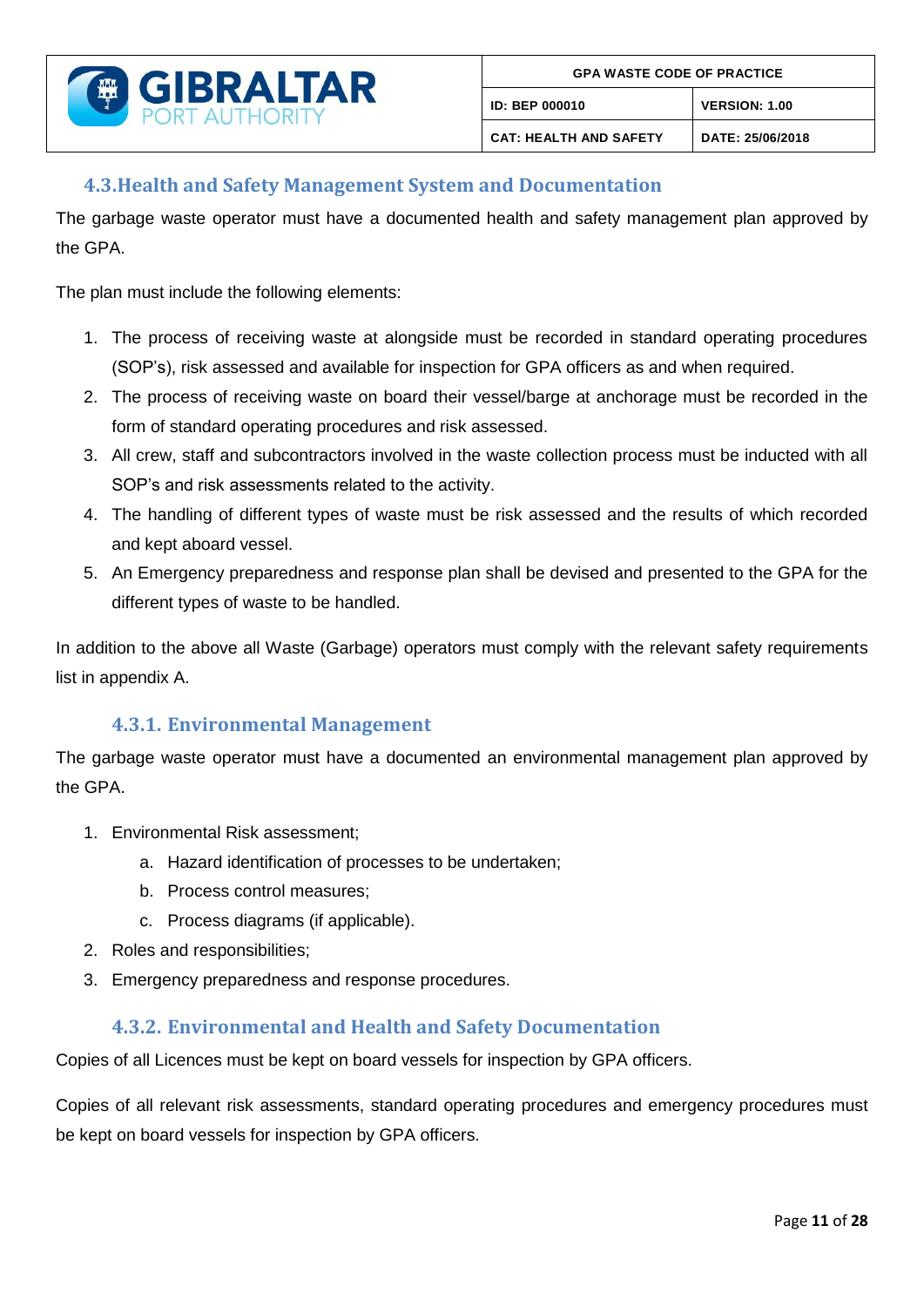

Records made by the Company in the course of carrying on the process of samples, measurements, tests, surveys, analyses, maintenance, calibrations and examinations shall be available for inspection by the Gibraltar Port Authority.

### <span id="page-12-0"></span>**4.3.3. Training requirements**

Persons employed to manage the waste disposal process must have relevant waste management qualifications which include regulatory compliance and handling. e.g. CIWM - Management of Hazardous Waste or equivalent.

Persons handling or transporting hazardous waste should have the training in Control of Substances Hazardous to Health and at least CIEH level 2 health and safety in the work place or equivalent.

Persons receiving waste at sea must have completed STCW 95 fit for working at sea ENG 1. Manning of harbour craft must conform with GMA requirements.

Ensure that the operations and processes are managed and operated by sufficient persons who are suitably qualified, experienced, trained, instructed and supervised in respect of the duties to be undertaken in connection with the collection of ship generated waste.

### <span id="page-12-1"></span>**4.4.Operational requirements for handling Annex V waste**

Waste operator may only collect waste as per licence issued by the Environmental Agencies. Any breach of the Environmental Agencies waste licence conditions will result in the possible suspension of the Gibraltar Port Authorities Port Operator licence.

Person in charge of the waste transfer process must ensure that garbage wastes removed from ships comply with the segregation requirements of EU directive 2009/59 EC as amended and the IMO MARPOL convention.

Prior to receiving any waste the port operator must ensure that the waste to be transferred is in accordance with the pre arrival declaration of waste.

Port operators must ensure they have sufficient receptacles of the correct specification for the types of waste being received to ensure their safe transport and segregation.

Receptacles used must be sealed to avoid garbage from falling in the sea during transport.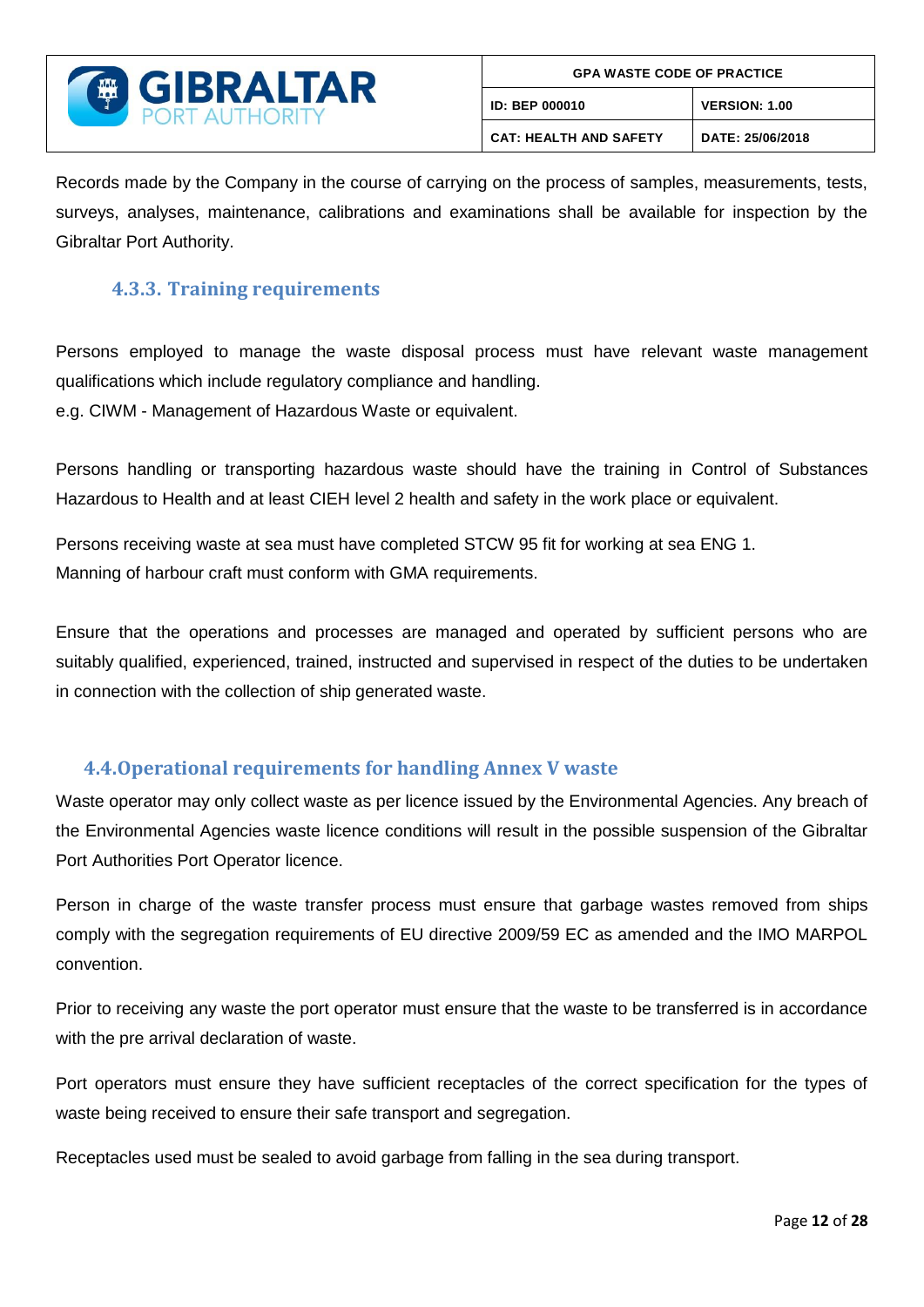

| <b>GPA WASTE CODE OF PRACTICE</b> |                      |  |
|-----------------------------------|----------------------|--|
| <b>ID: BEP 000010</b>             | <b>VERSION: 1.00</b> |  |
| <b>CAT: HEALTH AND SAFETY</b>     | DATE: 25/06/2018     |  |

The use of general purpose boat type skips for transferring garbage at anchor is prohibited.

Port operators must ensure all receptacle are correctly marked with their SWL.

The following waste streams must be kept segregated for subsequent transfer to another licensed operator or premises for recycling, recovery or disposal:

- Plastic;
- Domestic Waste (glass; aluminium cans; paper, cardboard, corrugated board; wood; metal.);
- Food Waste;
- Cooking Oil;
- Incinerator Ashes;
- Operational wastes;
- Cargo residues;
- Animal Carcasses;
- Fishing gear.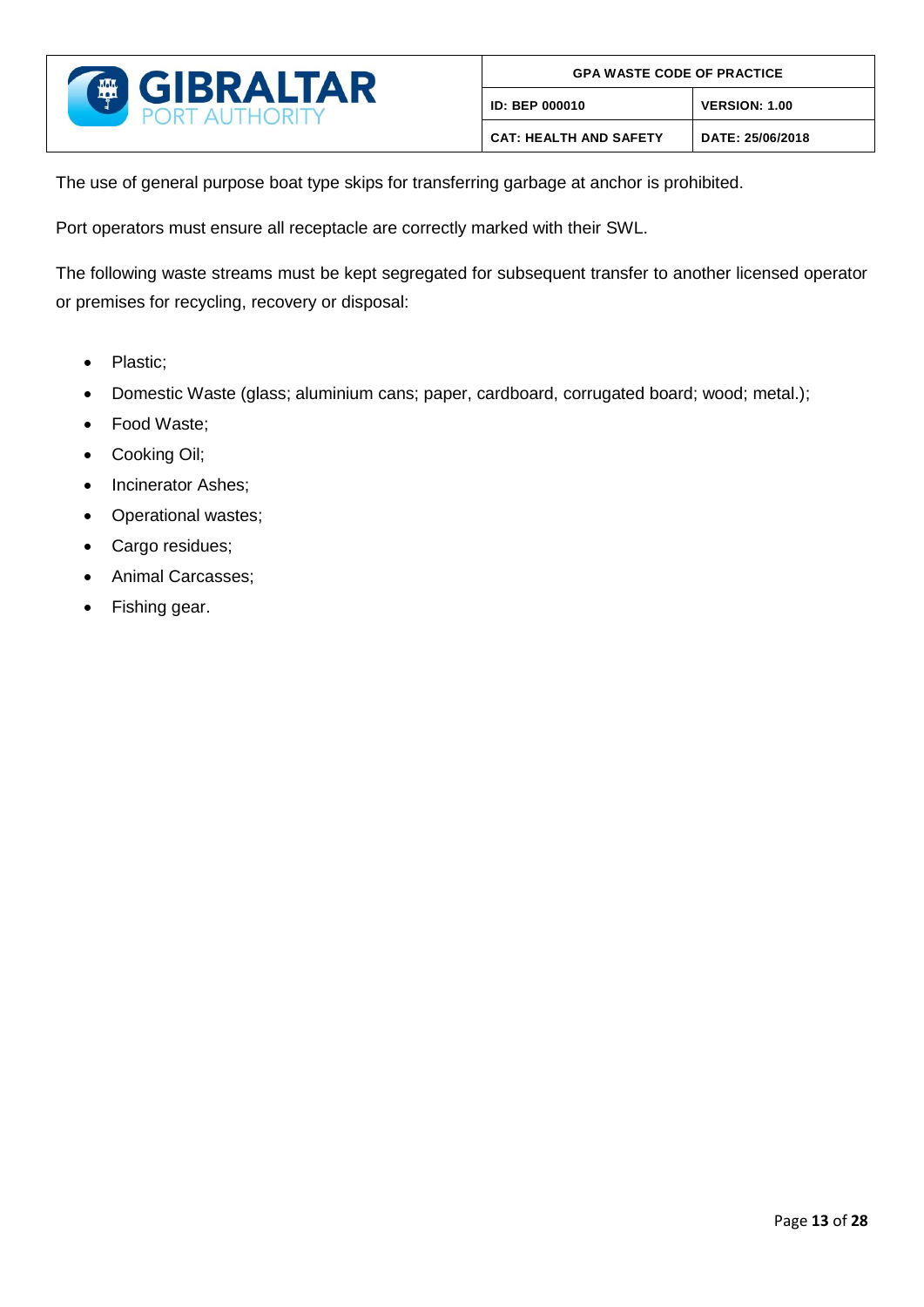

### **4.4.1. Hazardous wastes**

<span id="page-14-0"></span>All hazardous waste streams that are collected, transported or stored with the intention of subsequent disposal shall be done so in suitable containers labelled to show which of the types of hazardous waste it contains.

Containers used for receiving hazardous waste must have the following characteristics:

- 1. Suitable design and construction so as to prevent leakage, spillage or escape of the contents under normal conditions of handling, storage and transport.
- 2. All parts of the container (including closures) in direct contact with chemical waste must be resistant to any chemical or other action of such waste.
- 3. Any container used should be in good condition and free from corrosion, contamination, damage or any other defects which may impair the performance of the container.
- 4. Every container of chemical waste should be securely closed or sealed, correctly placed and kept clean free of the waste.

In general, the design, material and construction of containers should follow the specifications set out in Chapter 9 of the United Nations Recommendations on the Transport of Dangerous Goods, UN Document ST/SG/AC.10/1/Rev.6 (the "UN Orange Book").

For the purpose of this Code, containers which are designed and constructed in accordance with any of the following specifications would be deemed to satisfy the UN Specifications and may be used for chemical waste packaging:

- International Maritime Dangerous Goods Code (IMDG Code) \* For carriage at sea;
- European Code of Transport of Dangerous Goods by Road (ADR) For road transport.

There shall be no mixing of hazardous wastes with non-hazardous wastes. All the various hazardous and non-hazardous waste streams must be kept separate.

All hazardous waste streams collected must be contained handled and transport in compliance with the conditions as set out in the conditions of the waste licence as issued by the Gibraltar Environment Agency failure to do so will result in the possible suspension of the Gibraltar Port Authorities Port Operator licence.

Hazardous waste must be collected in appropriate sealed containers and properly labelled as containing hazardous substances. ALL hazardous waste streams must be collected and transported within Gibraltar by a licensed waste contractor (in the case of hazardous waste) or a registered private or public waste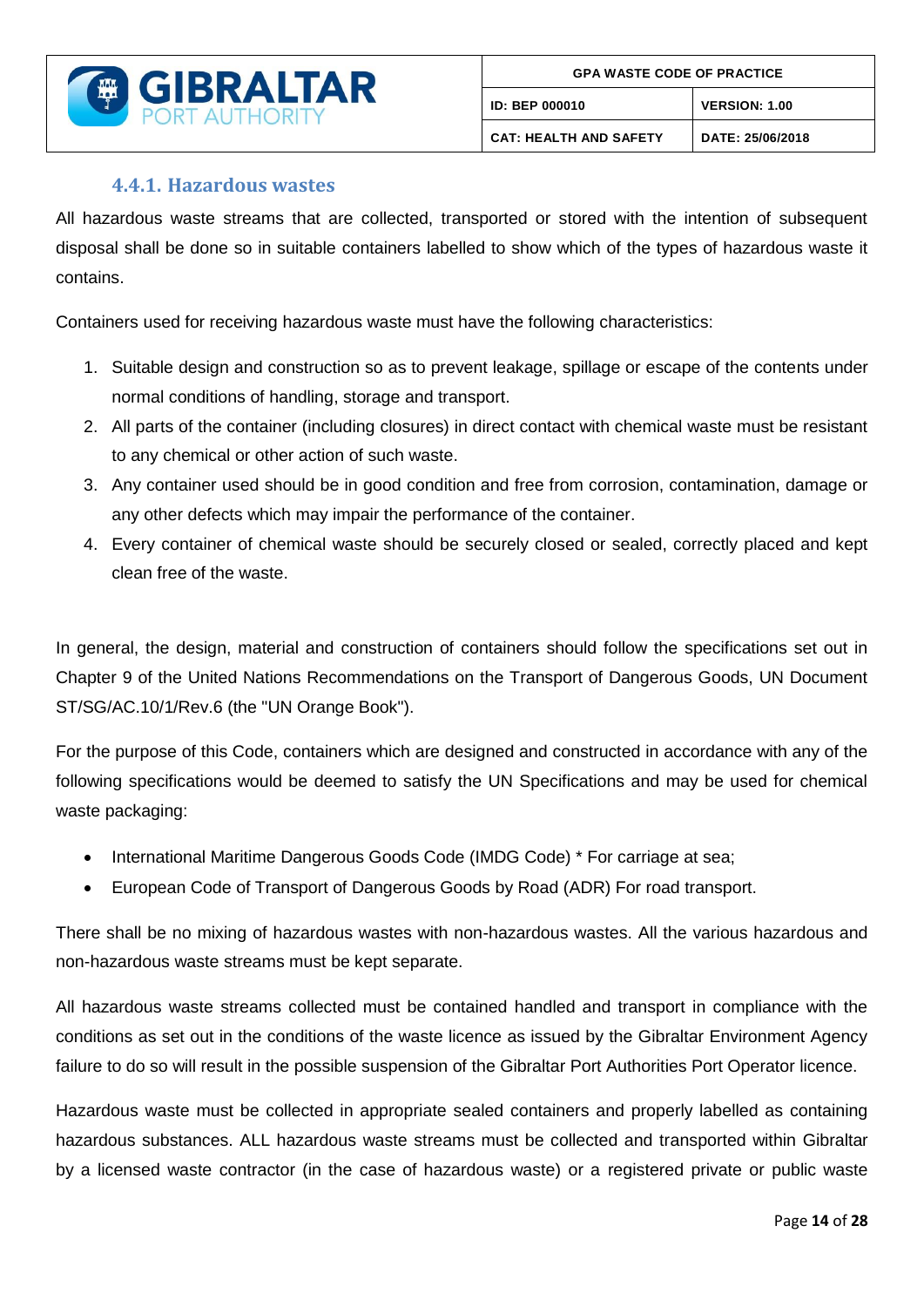

collector (in the case of non-hazardous waste) and taken to an approved disposal or recovery contractor (approved lists of licensed contractors kept at Environmental Agency).

All containers used for the carrying of hazardous (and non hazardous) wastes must be properly and adequately secured to the deck of the vessel.

Persons in charge should request MSDS sheet of products that produced the waste before taking custody of them. If unavailable person in charge should verify with producers of waste origin and classify accordingly.

Hazardous waste must be correctly classified and labelled before receiving custody of them.

The classification:

- must be worked out before the waste is moved, disposed of or recovered;
- must be included on waste documents and records;
- determines the controls that apply to movement of the waste;
- required to identify a suitably authorised waste management option.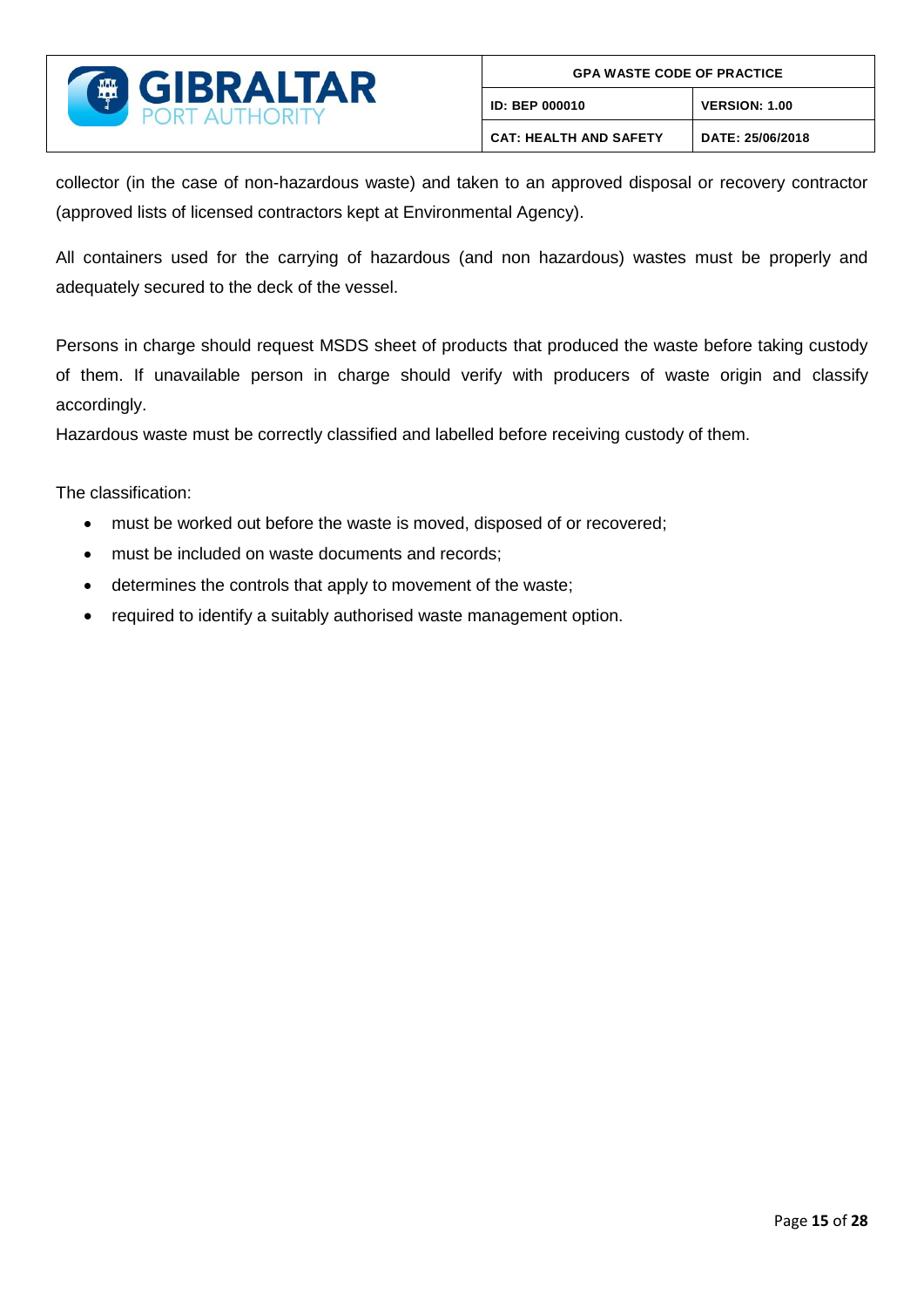

### <span id="page-16-0"></span>**Appendix A - Safety, Health and the Environment**

- 1. Pre-delivery conference and safety checklists
	- 1.1. Prior to commencement of the waste oil reception, a pre-delivery conference shall be conducted between the representatives of the shore side operation and waste oil reception vessel and once again between the waste oil reception vessel and the ship.
	- 1.2. The safety checklist for waste oil transfers must be presented by the Chief Officer for each transfer. The safety checklist is an essential reminder of the principal safety factors and should be implemented by continuous vigilance throughout the whole of the waste oil transfer operations. See ISGOTT sections 26.3 and 26.4.

All precautions and recommendations outlined in the International Safety Guide for Oil Tankers and Terminals (ISGOTT) should be followed.

2. Emergency Preparedness

#### 2.1. Fire fighting

Fire fighting equipment shall be ready for immediate use on the shore side facility, waste oil reception vessel at all times.

#### 2.2. Emergency drills and exercises

Despite careful attention to safety procedures, emergencies can occur. Often such events can be contained and their effects minimised by preparing the shore side personnel and waste oil vessel's crew through a system of drills. Appropriate drills should be held in accordance with the company's SMS and waste oil vessel's approved contingency plans (if mandated). Such drills, when carried out should be documented.

- 3. Safe working practice
	- 3.1. Smoking and naked lights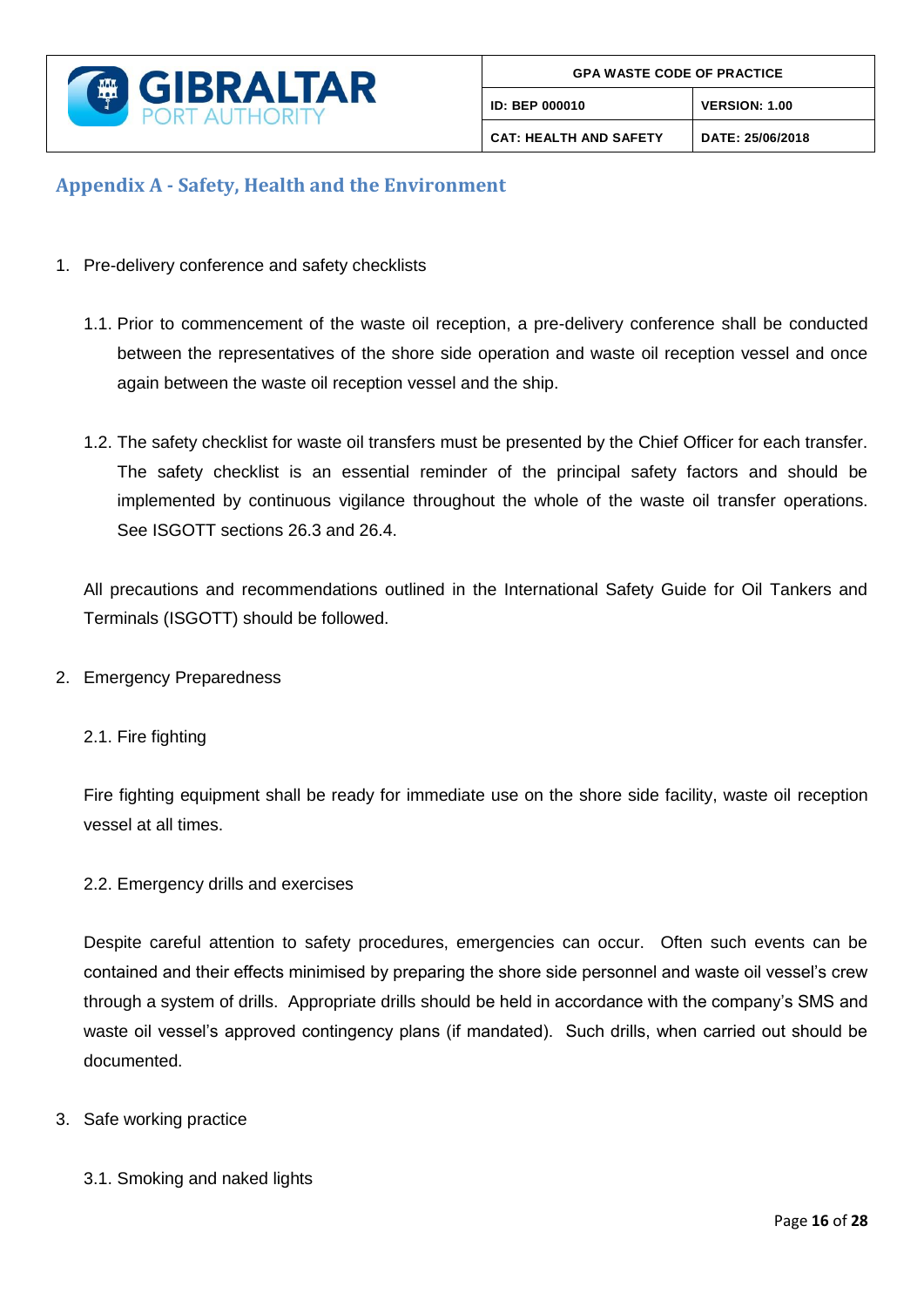

Regulations regarding smoking and naked lights shall be strictly enforced. Warning notices should be clearly and appropriately displayed.

#### 3.2. Safe access

The ship, which normally has a higher freeboard, shall provide accommodation ladder or pilot ladders in compliance with SOLAS regulations. A personnel transfer basket may be utilized but it should be properly inspected and certified for the intended operation. If the ship's representatives are unable or unwilling to transfer to the waste oil reception vessel they will have to accept the waste oil reception vessel's figures for the supplied quantity. Therefore, it is in the ship's best interest to verify the delivered quantity.

The access should be safely rigged and properly illuminated during darkness.

Personnel should only use the designated means of access between the waste oil reception vessel and ship.

#### 3.3. Conditions of crew

The Master of the waste oil reception vessel is to ensure that all crewmembers involved in vessel operations are properly rested and not under the influence of alcohol or any controlled drugs.

#### 3.4. Outboard deck safety

Waste oil reception vessel personnel are reminded to walk on the outboard side of the main deck when alongside a ship due to the possibility of falling objects.

#### 3.5. Closed tank loading condition

Waste oil reception vessels should be able to load in closed tank conditions. Remote tank level indicators, or High (95% capacity) and High-high (98% capacity) alarms should be fitted on all tanks to facilitate closed tank loading operations.

For waste oil reception vessels under 500GRT industry approved gauging equipment should be used, such as calibrated UTI equipment and certified sounding measuring tape.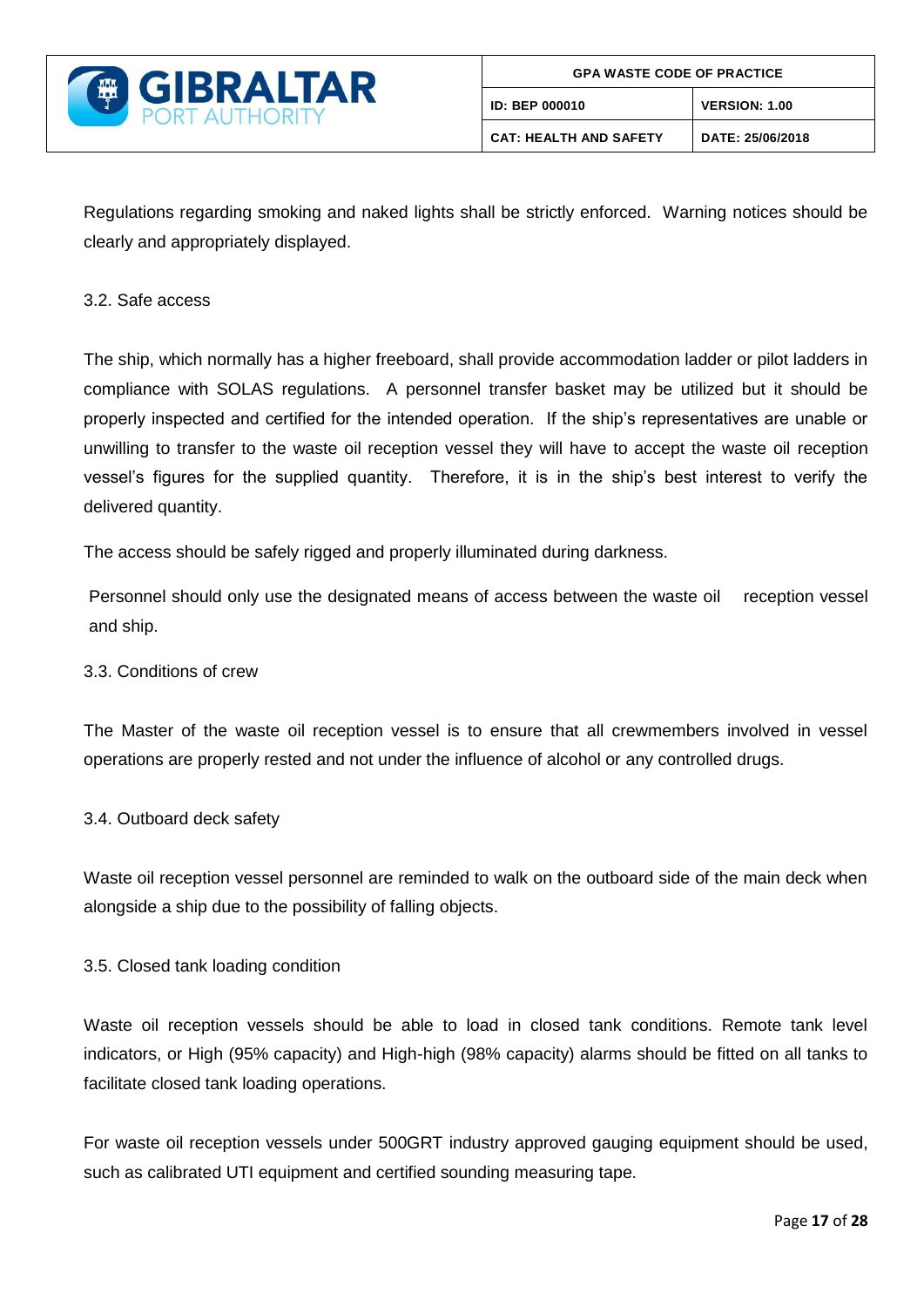

Provision shall be made to guard against liquid rising in the venting system to a height which would exceed the design head of cargo tanks. This shall be accomplished by high level alarms or overflow control systems or other equivalent means, together with gauging devices and cargo tank filling procedures. Cargo tanks are not to be filled to over 95% capacity.

- 4. General communications
	- 4.1. Good communication between the waste oil receiving vessel and the ship is an essential requirement for successful waste oil transfer operations. To avoid any misunderstanding, a common language for communication should be established before waste oil transfer operations begin.
	- 4.2. An agreed emergency signal in the form of an air horn and/or hand signals shall be established as a backup. In the event of a breakdown in communications between the waste oil vessel and the ship, the emergency signal should be sounded and all operations suspended immediately. It is recommended that spare radios and batteries are available on the waste oil vessel.
	- 4.3. Waste oil transfer operations should not be resumed until satisfactory communications have been re-established.
- 5. Emergency Shut Down
	- 5.1. Any crewmember of the waste oil reception vessel or ship shall be empowered to initiate an emergency shutdown of the transfer operations in an emergency.
	- 5.2. The waste oil transfer operation must remain suspended until it is agreed with the relevant persons/authorities that is safe to resume.
- 6. Protection of the marine environment
	- 6.1. Oil spill equipment

Oil spill equipment shall be ready for immediate use at the shore side facility/bowser and on the waste oil reception vessel and the ship at all times.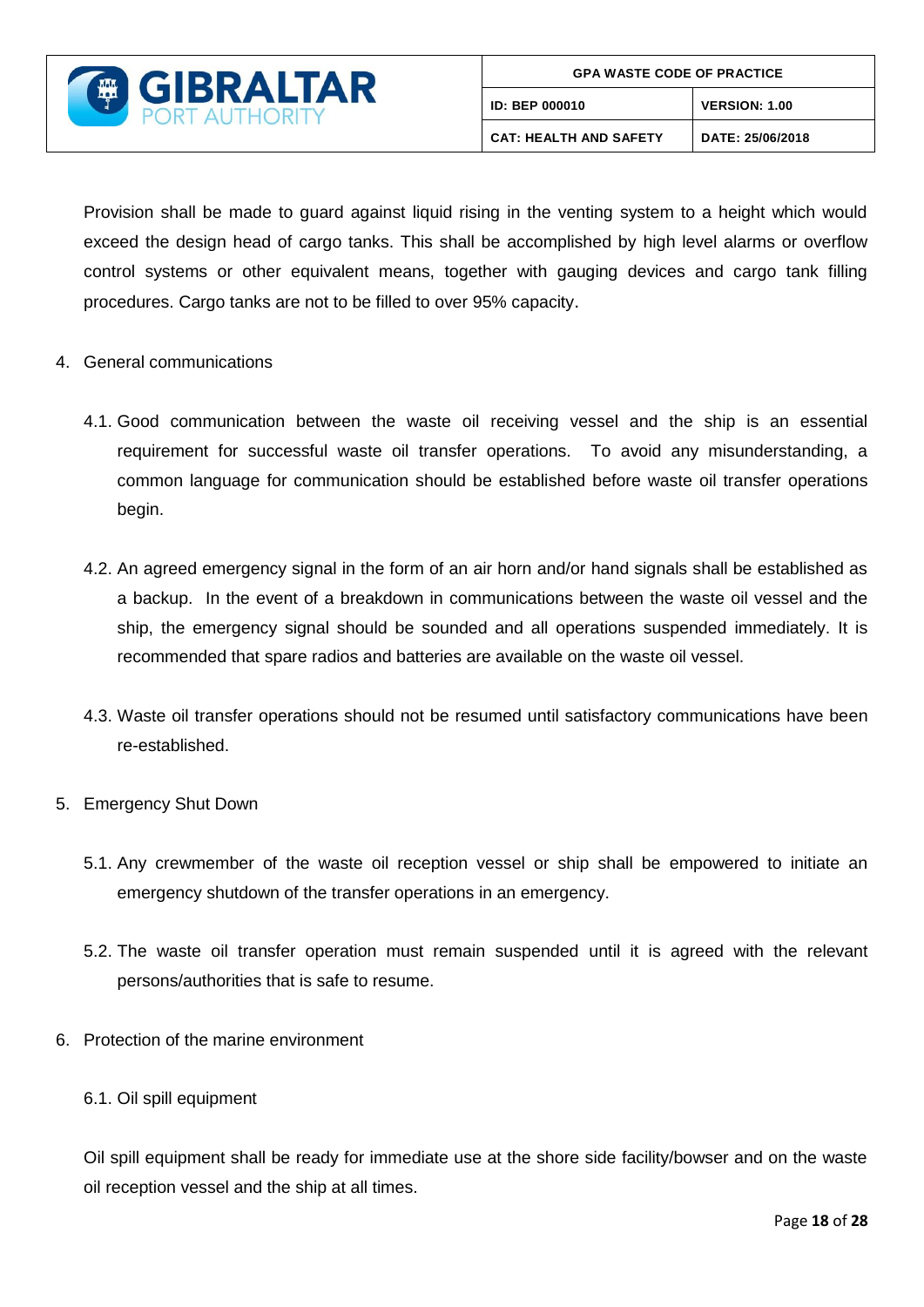

On Waste oil reception vessel a minimum of two lengths of 25 metres of oil containment boom must be carried on-board ready for immediate deployment.

#### 6.2. Scuppers

All scuppers and drains on board must be properly plugged during waste oil transfer operations. Any accumulation of water should be drained off periodically. Scuppers that are temporarily unplugged, in order to drain clean rainwater from the cargo deck for example, must be constantly and closely monitored. The scupper must be re-sealed immediately in the event of a deck oil spill or any other incident that has the potential to cause pollution.

#### 6.3. Oil spill

In the event of any spillage causing or likely to cause pollution, the Masters of the waste oil reception vessel and ship shall immediately take such actions as are reasonably necessary to stop the spill and commence containment and clean-up operations. The actions shall be in accordance with Gibraltar laws and regulations.

All oil spill incidents, whether actual or probable should be reported immediately to the Port of Gibraltar VTS Centre, which is manned 24 hours per day, and maintains a listening watch on VHF radio channels 12 and 16. The immediate notification of an oil spill will be verbal and a log must be initiated from the outset. All Oil spill reports will be made to the GPA's dedicated VTS Centre landline hotline number : 00350 20061743; If no answer then the Duty Port Officer mobile number : 00350 56001425

#### 7. Weather and Incidents

7.1. On occasions where due to weather conditions it is deemed unsafe by the Master of the waste oil reception vessel to come alongside a ship in the Bay will be reported to the Gibraltar Port Authority (GPA). A brief verbal report will be given to the GPA, followed by a written report giving wind speed, wind direction and sea state. Any contact with another vessel, no matter how slight, must also be reported immediately.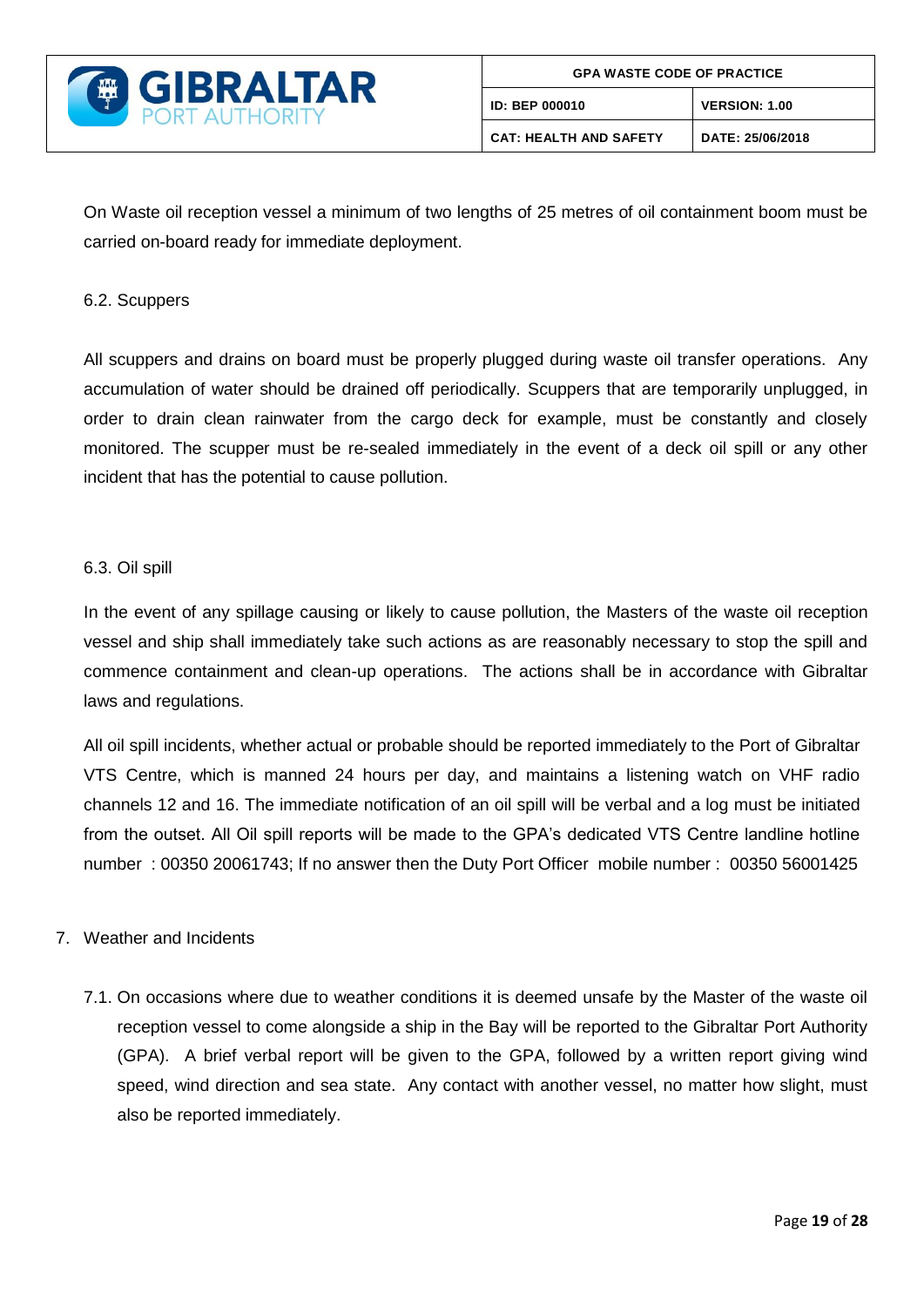

- 7.2. For the cargo transfer phase, and in conjunction with the GPA's weather procedures, vessels must report to the VTS and keep VTS fully informed whenever wind gusts reaching 25 knots or higher are encountered, and/or waves of 1.5 meters or higher.
- 7.3. VTS / DPO will then take a decision on whether to suspend the operation, cast off the vessels or take any other action, as required.
- 7.4. The Master is responsible for constantly monitoring the mooring situation making sure that the vessel has sufficient lines or wires and proper fendering to avert any damage occurring to the vessel(s).
- 7.5. Vessels to suspend cargo operations during the approach of lightning in accordance with recommendations outlined in ISGOTT.
- 7.6. During periods of restricted visibility (less than 100 metres), vessels shall remain in position. No vessels shall move in the bay without the verbal or written authorisation of the Captain of the Port.
- 8. Fendering
	- 8.1. All Fenders must be maintained in accordance with International Standard ISO 17357 1:2014 that specifies the material, performance and dimensions of floating pneumatic fenders which are intended to be used for the berthing and mooring of a ship to another ship or berthing structure. It also specifies the test and inspection procedures for floating pneumatic fenders. It is strongly recommended that any pneumatic fenders used in waste oil operations comply with this standard or equivalent.
- 9. Cargo Hoses Certification & Retirement Criteria
	- 9.1. All Cargo hoses used in waste oil transfers are required to be tested with certification on an annual basis for the first five years. Thereafter hoses are to be tested bi annually and removed from service after ten years. All certifications to be kept on board;
	- 9.2. Cargo hose certification hoses maintained and tested in accordance with ISGOTT section 18.2 and British Standards BS EN 1765 and BS 1435-2;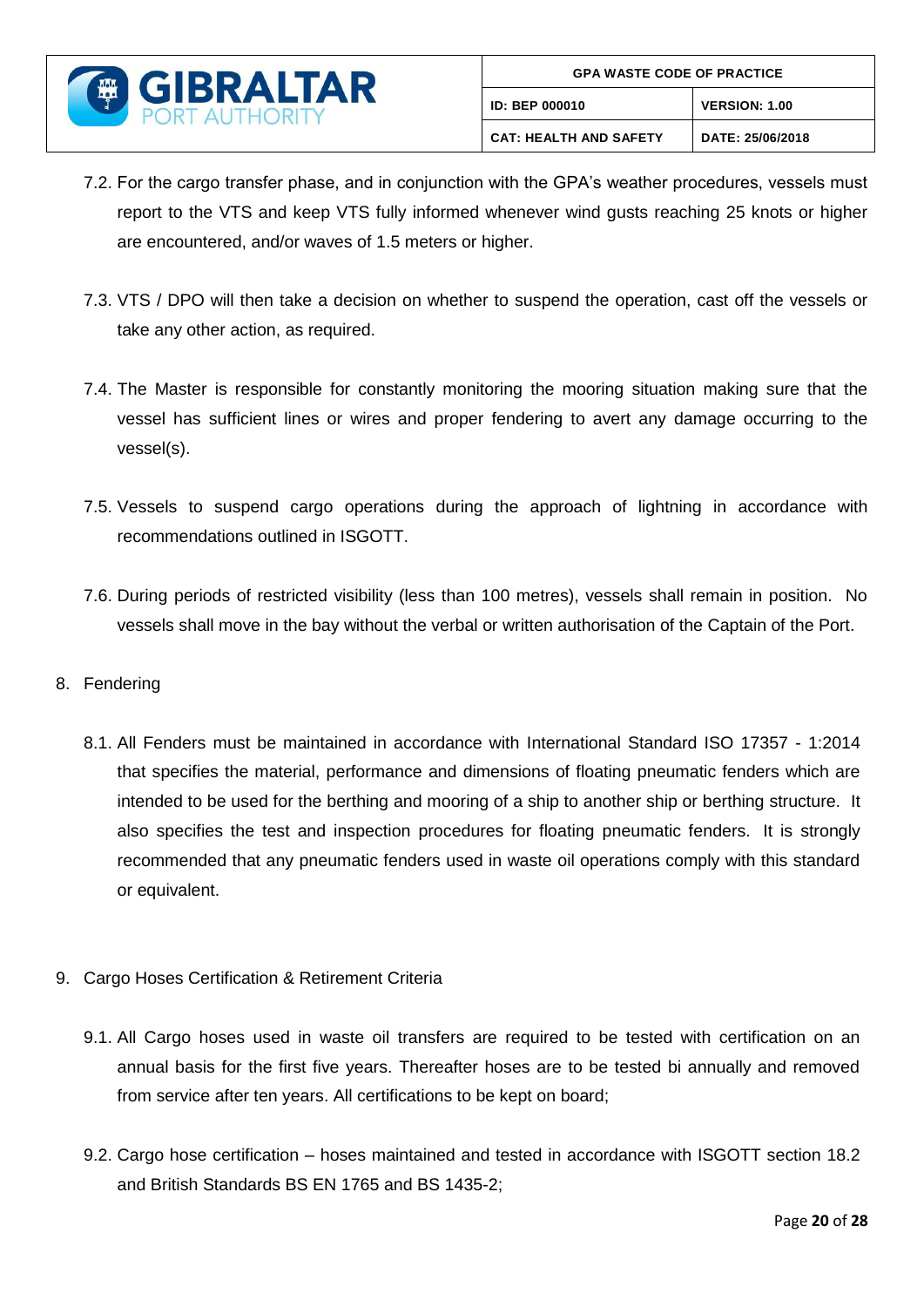

- 9.3. Suction hoses must be maintained and as per manufacturers recommendations and inspected prior to use a record of check must be available for GPA inspection as and when required.
- 10. Crane use, Maintenance and Certification
	- 10.1. The waste oil vessel's deck crane must be tested and certified by an approved authority on an annual basis. Such certification must be maintained on board for inspection. Crane operating personnel must be trained in the use of the particular type of crane on board.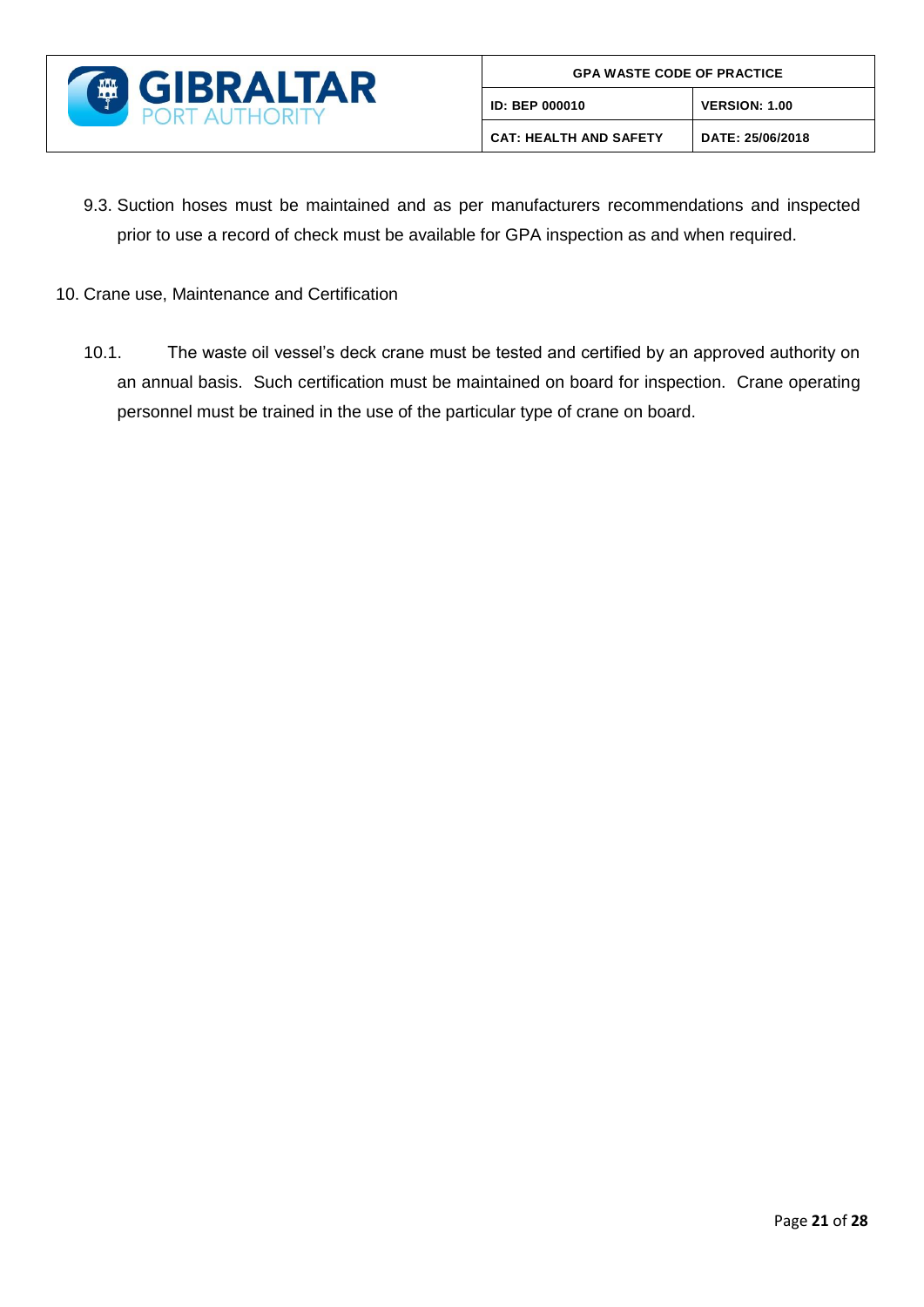

#### <span id="page-22-0"></span>**References**

(MEPC 1./Circ.645/Rev 1) Standard Format for the waste delivery waste delivery receipt following a ship's use of port reception facilities.

European Waste Catalogue and Hazardous Waste List.

ISGOTT – International Safety Guide for Oil Terminal and Tankers Latest Edition;

The International Safety Management (ISM) Code

Gibraltar Merchant Shipping (Safety etc.) Act 1993

Gibraltar Merchant Shipping (Manning, Training and Certification of Seafarers) Regulations 2006, as amended

Transport (Carriage of Dangerous Goods by Road Regulations 2010.

International Maritime Dangerous Goods Code (IMDG Code)

European Code of Transport of Dangerous Goods by Road (ADR)

Merchant Shipping and Fishing Vessels (Health and Safety at Work) Regulations 1997.

Merchant Shipping and Fishing Vessels (Lifting Operations and Lifting Equipment) Regulations 2006.

Merchant Shipping and Fishing Vessels (Lifting Operations and Lifting Equipment) Regulations 2006.

IMO Marpol convention,

Directive 2000/59/EC of the European Parliament and of the Council of 27 November 2000 on port reception facilities for ship-generated waste and cargo residues

International Maritime Dangerous Goods Code (IMDG Code) \* For carriage at sea;

European Code of Transport of Dangerous Goods by Road (ADR) For road transport.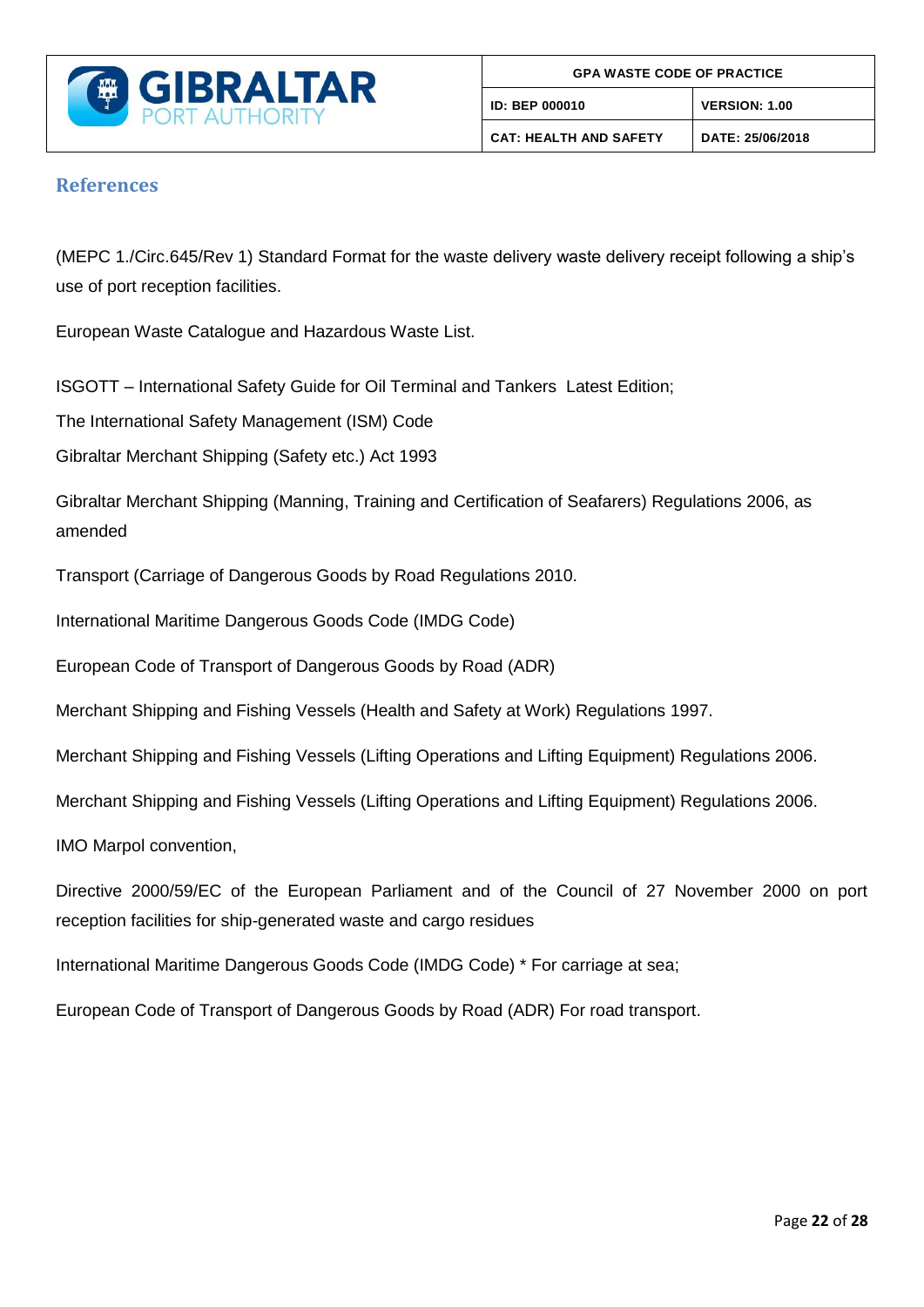

|  |  | <b>GPA WASTE CODE OF PRACTICE</b> |
|--|--|-----------------------------------|
|  |  |                                   |

**ID: BEP 000010 VERSION: 1.00**

**CAT: HEALTH AND SAFETY DATE: 25/06/2018**

### <span id="page-23-0"></span>**Annex 1 Waste Transfer Note**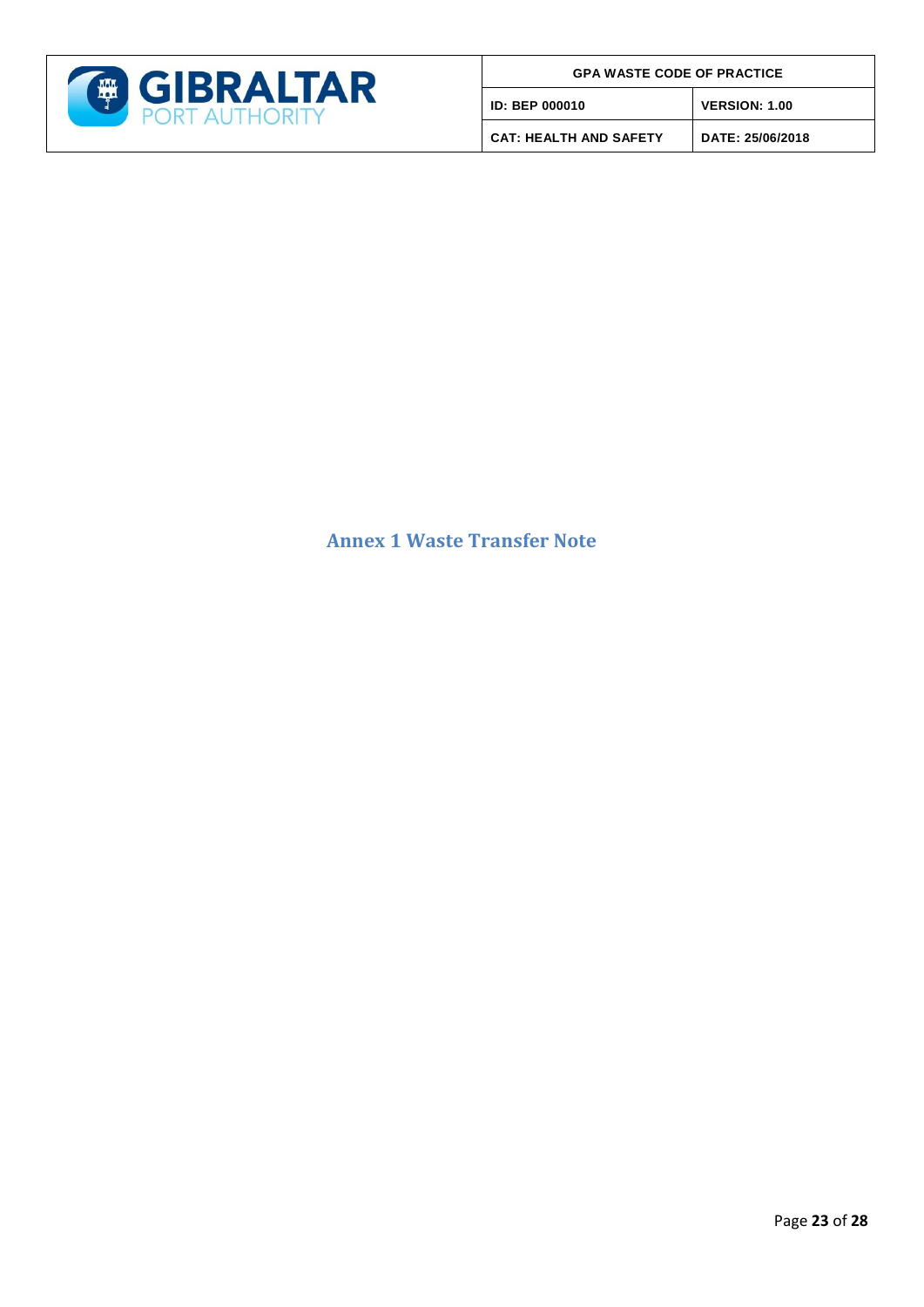

**CAT: HEALTH AND SAFETY DATE: 25/06/2018**

| <b>GIBRALTAR</b><br><b>PORT AUTHORITY</b> |  |
|-------------------------------------------|--|
|-------------------------------------------|--|

| <b>WASTE TRANSFER NOTE</b> |                      |
|----------------------------|----------------------|
| <b>ID: FOR 000087</b>      | <b>VERSION: 1.02</b> |
| <b>CAT: OPERATIONAL</b>    | DATE: 02/12/2016     |

Keep this page and copy it for future use. Please write as clearly as possible.

#### Section A- Description of Waste- (to be completed by ship)

| Classification (EU) 2015/2087                         | Quantity (m <sup>3</sup> ) | Classification (EU) 2015/2087 |                        | Quantity (m <sup>3</sup> )                           |      |
|-------------------------------------------------------|----------------------------|-------------------------------|------------------------|------------------------------------------------------|------|
| Garbage                                               |                            |                               | <b>Waste oils</b>      |                                                      |      |
| Plastic                                               |                            | Oily bilge water              |                        |                                                      |      |
| <b>Food Waste</b>                                     |                            |                               | Oily residues (sludge) |                                                      |      |
| <b>Domestic waste</b>                                 |                            | Others (specify)              |                        |                                                      |      |
| <b>Cooking Oil</b>                                    |                            | <b>Sewage</b>                 |                        |                                                      |      |
| Incinerator ashes                                     |                            | Sewage                        |                        |                                                      |      |
| <b>Operational wastes</b>                             |                            |                               |                        |                                                      |      |
| Animal carcass (es)                                   |                            |                               |                        | A2 How is the waste contained circle as appropriate? |      |
| Other garbage including hazardous waste.<br>(Specify) |                            | Loose                         | <b>Sacks</b>           | <b>Skip</b>                                          | Drum |
| Cargo residues (specify)                              |                            |                               |                        |                                                      |      |

#### Section B - Waste Producer - (to be completed by ship)

By signing in Section D below I confirm that I have fulfilled my duty to apply all Marpol requirements.

| <b>B1 Full name and position:</b> | B3 Ship Name & IMO number: |
|-----------------------------------|----------------------------|
| B2 Name of your shipping agent:   | B4 Signature/stamp /date:  |

Section C- Waste collection - (to be completed by Craft Operator - if applicable)

| <b>B1 Full name and position:</b> | <b>B3 Company Name:</b>   |
|-----------------------------------|---------------------------|
| B2 License Number:                | B4 Signature/stamp /date: |

#### Section D - Shore Collection - (to be completed by Waste Operator)

| B1 Full name and position: | B3 Company Name:          |
|----------------------------|---------------------------|
| <b>B2 License Number:</b>  | B4 Signature/stamp /date: |

#### Section E - Final Collection point licensed reception facility - (to be completed by final Waste receiver)

| E1 Eco Park signature/ Stamp / date:              | Waste streams received: |
|---------------------------------------------------|-------------------------|
| E2 GOG reception site signature/ Stamp / date:    | Waste streams received: |
| E3 Other: Company name /signature/ Stamp / date:  | Waste streams received: |
| E4 Other: Company name / signature/ Stamp / date: | Waste streams received: |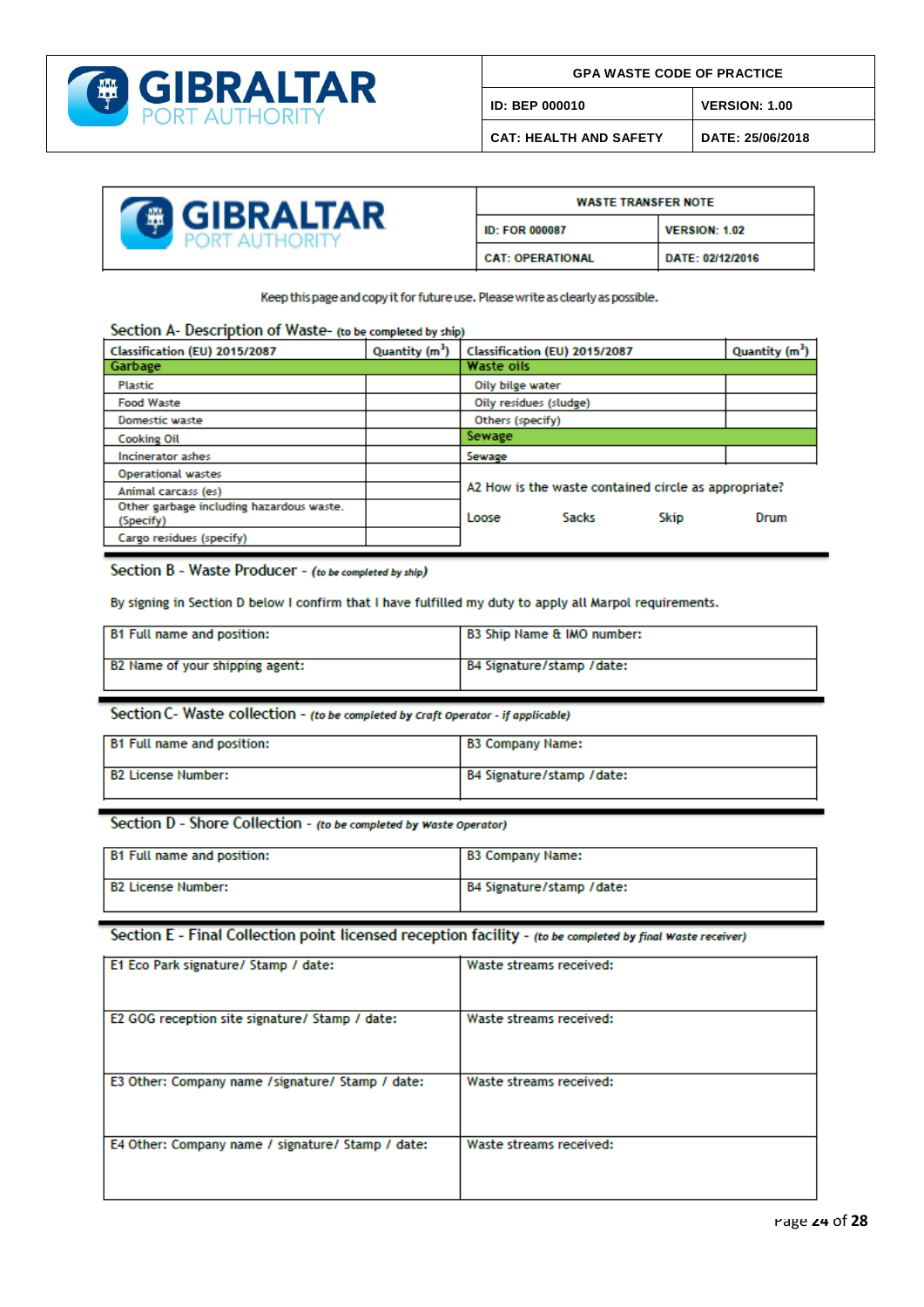

| <b>GPA WASTE CODE OF PRACTICE</b> |  |
|-----------------------------------|--|
|-----------------------------------|--|

**ID: BEP 000010 VERSION: 1.00**

**CAT: HEALTH AND SAFETY DATE: 25/06/2018**

<span id="page-25-0"></span>**Annex 2 Waste Receipt**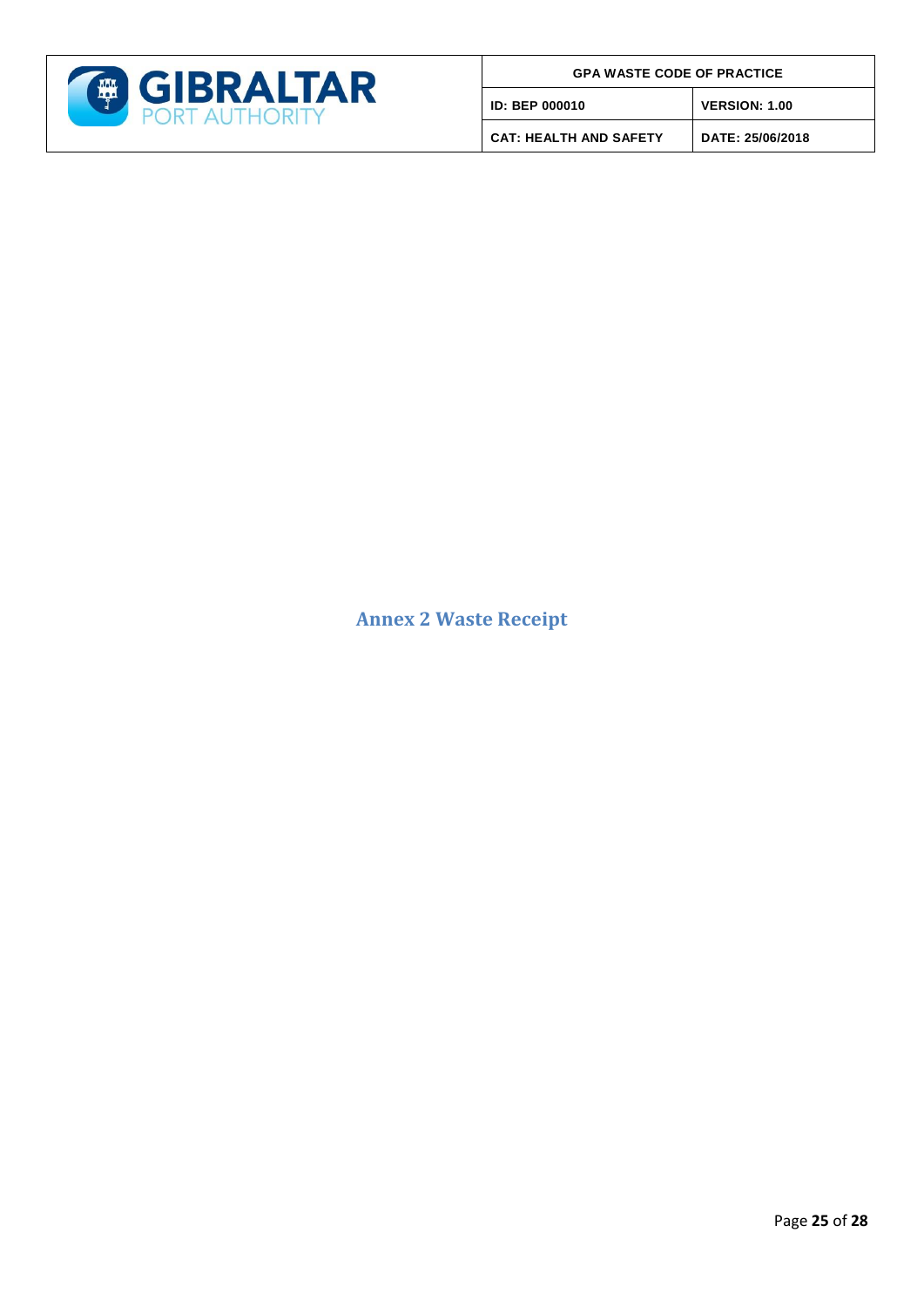

**GPA WASTE CODE OF PRACTICE** 

**ID: BEP 000010 VERSION: 1.00**

**CAT: HEALTH AND SAFETY DATE: 25/06/2018**



| STANDARD WASTE DELIVERY RECEIPT |                      |
|---------------------------------|----------------------|
| <b>ID: FOR-000086</b>           | <b>VERSION: 1.01</b> |
| <b>CAT: OPERATIONAL</b>         | DATE: 03/01/2017     |

#### ANNEX STANDARD FORMAT FOR THE WASTE DELIVERY RECEIPT (MEPC 1./Circ.645/Rev 1)

The designated representative of the reception facility provider should provide the following form to the master of a ship that has just delivered waste.

This form should be retained on board the vessel along with the appropriate Oil RB, Cargo RB or Garbage RB.

#### RECEPTION FACILITY AND PORT PARTICULARS

| 1.1 Location/Terminal name:                                   |    |
|---------------------------------------------------------------|----|
| 1.2 Reception facility provider(s)                            |    |
| 1.3 Treatment facility provider(s) - if different from above: |    |
| 1.4 Waste Discharge Date and Time from:                       | to |

#### $2.$ **SHIP PARTICULARS**

 $\mathbf{1}$ 

| 2.1 Name of ship:  |                                  |                                     | 2.5 Owner or operator:             |                                |  |  |  |  |  |  |
|--------------------|----------------------------------|-------------------------------------|------------------------------------|--------------------------------|--|--|--|--|--|--|
| 2.2 IMO number:    |                                  |                                     | 2.6 Distinctive number or letters: |                                |  |  |  |  |  |  |
| 2.3 Gross tonnage: |                                  |                                     | 2.7 Flag State:                    |                                |  |  |  |  |  |  |
| 2.4 Type of ship:  | ⊟ Oil tanker<br>Other cargo ship | □ Chemical tanker<br>Passenger ship | <b>Bulk carrier</b><br>∃ Ro-ro     | Container<br>□ Other (specify) |  |  |  |  |  |  |

#### $3.$ TYPE AND AMOUNT OF WASTE RECEIVED

| <b>MARPOL Annex I - Oil</b>         | Quantity (m <sup>3</sup> )                   | <b>MARPOL Annex V - Garbage</b>                                                             | Quantity $(m^3)$           |
|-------------------------------------|----------------------------------------------|---------------------------------------------------------------------------------------------|----------------------------|
| Oily bilge water                    |                                              | A Plastics                                                                                  |                            |
| Oily residues (sludge)              |                                              | <b>B. Food wastes</b>                                                                       |                            |
| Oily tank washings                  |                                              | C. Domestic wastes (e.g. paper<br>products, rags, glass, metal, bottles,<br>crockery, etc.) |                            |
| Dirty ballast water                 |                                              | D. Cooking oil                                                                              |                            |
| Scale and sludge from tank cleaning |                                              | E. Incinerator ashes                                                                        |                            |
| Other (please specify)              |                                              | F. Operational wastes                                                                       |                            |
| <b>MARPOL Annex II - NLS</b>        | Quantity (m <sup>3</sup> )/Name <sup>1</sup> | G. Cargo residues <sup>2</sup>                                                              |                            |
| Category X substance                |                                              | H. Animal carcass(es)                                                                       |                            |
| Category Y substance                |                                              | I. Fishing gear                                                                             |                            |
| Category Z substance                |                                              | <b>MARPOL Annex VI - related</b>                                                            | Quantity (m <sup>3</sup> ) |
| $OS - other substance$              |                                              | Ozone-depleting substances and<br>equipment containing such substances                      |                            |
| <b>MARPOL Annex IV - Sewage</b>     | Quantity (m <sup>3</sup> )                   | Exhaust gas-cleaning residues                                                               |                            |
|                                     |                                              |                                                                                             |                            |

On behalf of the port facility I confirm that the above wastes were delivered.

 $\overline{2}$ Indicate the proper shipping name of the dry cargo.

Indicate the proper shipping name of the NLS involved.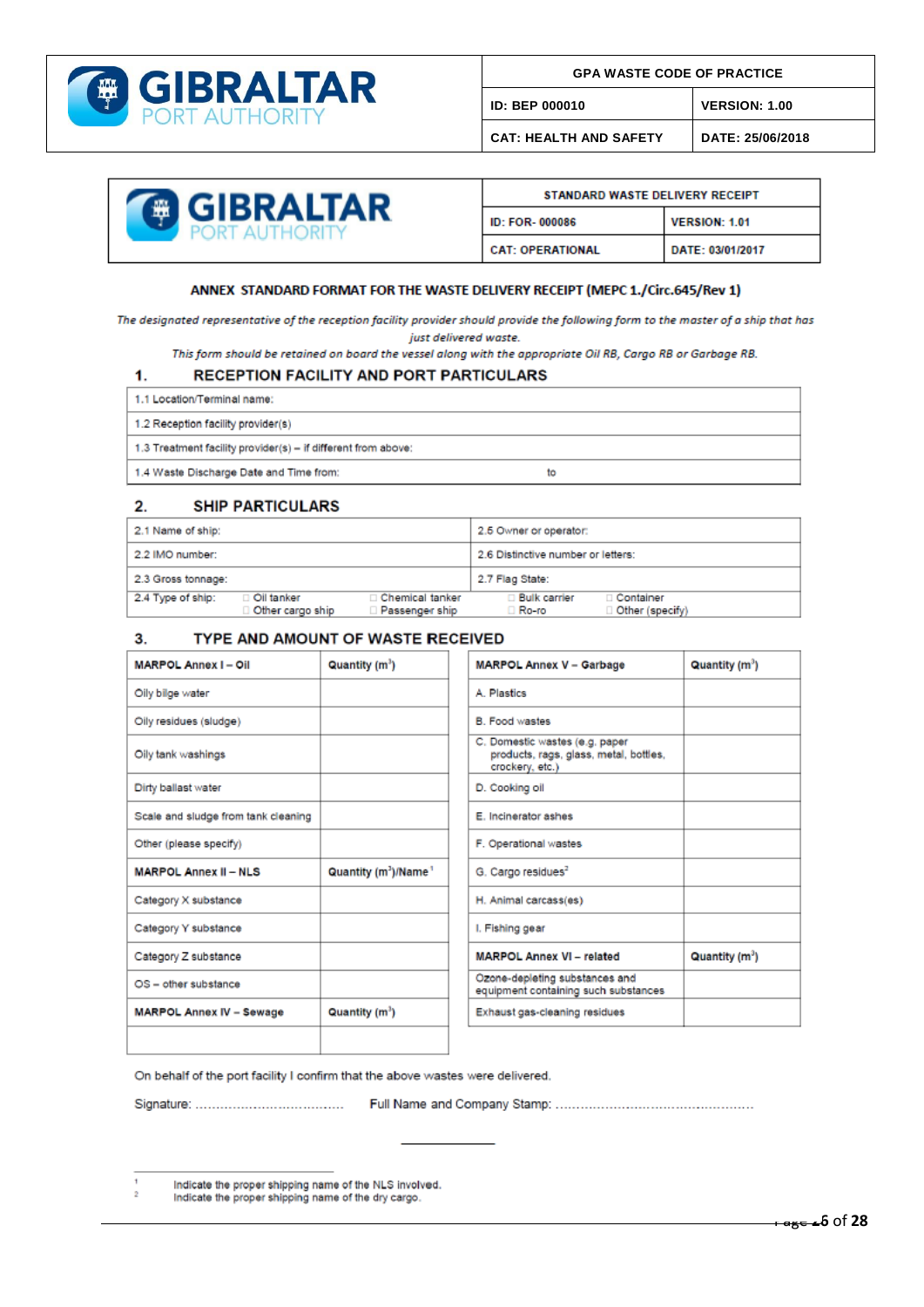

|  |  |  | <b>GPA WASTE CODE OF PRACTICE</b> |  |
|--|--|--|-----------------------------------|--|
|--|--|--|-----------------------------------|--|

**ID: BEP 000010 VERSION: 1.00**

**CAT: HEALTH AND SAFETY DATE: 25/06/2018**

<span id="page-27-0"></span>**Annex 3 Waste Summary**